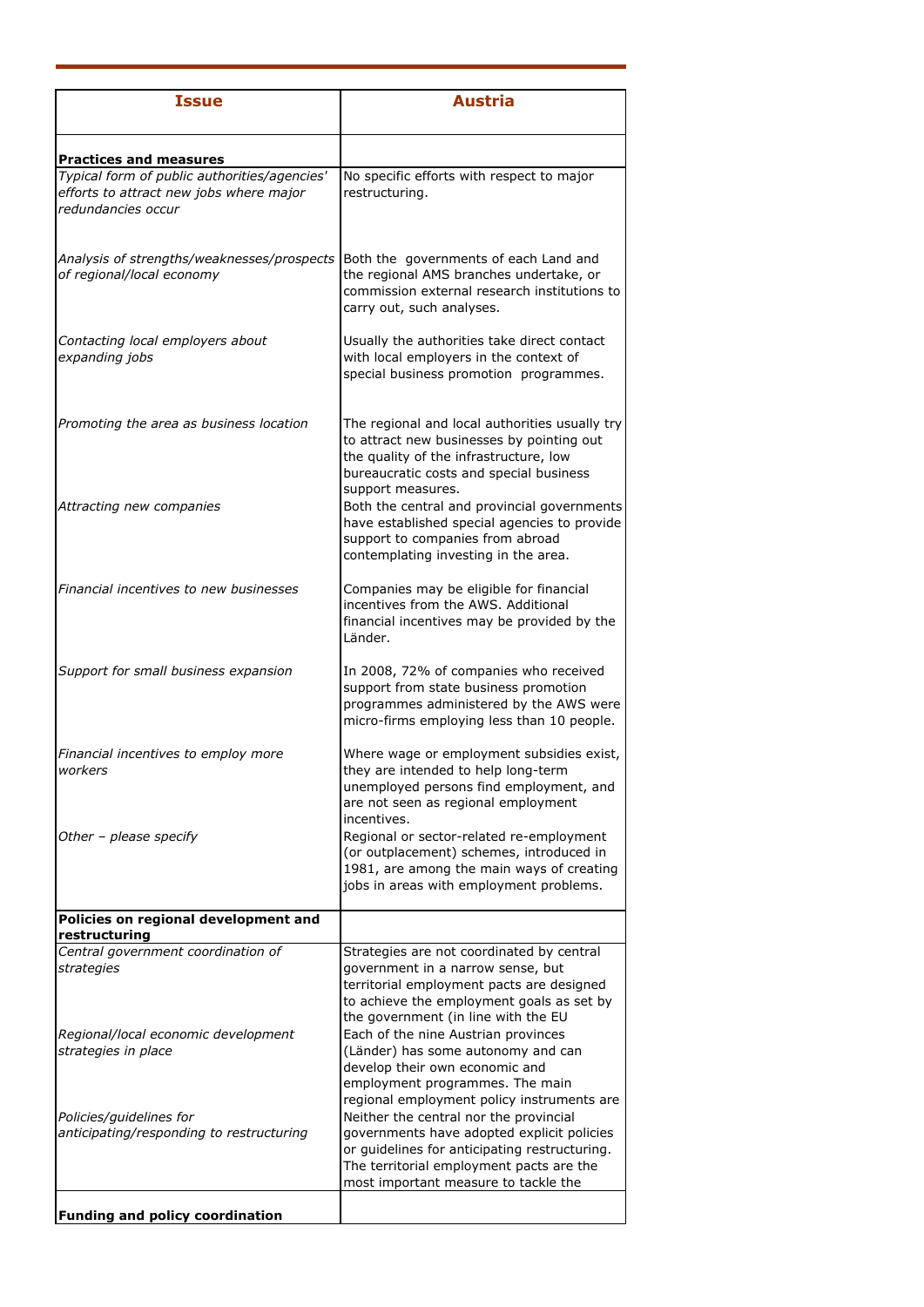| Provision of public funding                        | Detailed figures are available only for funds<br>granted by the AWS bank. In 2008, some<br>4,000 companies received funding, totalling<br>EUR 988 million.                                                                |
|----------------------------------------------------|---------------------------------------------------------------------------------------------------------------------------------------------------------------------------------------------------------------------------|
| Coordination with labour market/social<br>policies | In the province of Vienna, the WAFF was<br>set up in order to co-ordinate economic<br>development plans and labour market<br>policies, though the extent of co-ordination<br>depends on the willingness of the provincial |
| Monitoring of policy effectiveness                 | All employment programmes that are<br>funded or co-financed from the<br>unemployment insurance fund must be<br>monitored and assessed by the AMS.                                                                         |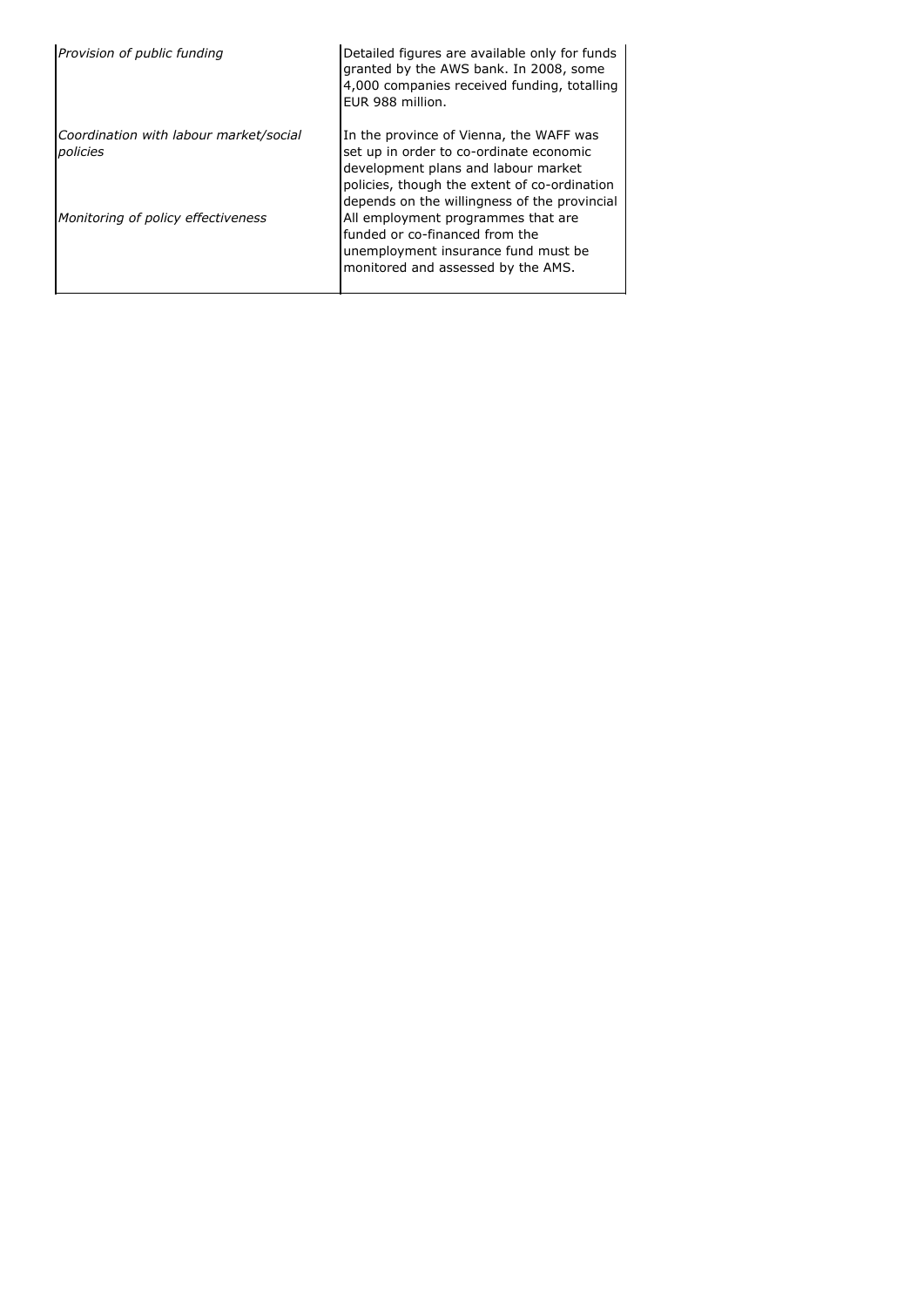| <b>Belgium</b>                                                                                                                                                                                                                                                                                                                                                                                                                                                                                                                                                                                                                                                                                                                                                                                                   | <b>Bulgaria</b>                                                                                                                                                                                                                                                                                                                                                                                                                                                                                                                                                                                                                                                                                                                                                                                                                                                                                                                                                                                                                                                                                                               |
|------------------------------------------------------------------------------------------------------------------------------------------------------------------------------------------------------------------------------------------------------------------------------------------------------------------------------------------------------------------------------------------------------------------------------------------------------------------------------------------------------------------------------------------------------------------------------------------------------------------------------------------------------------------------------------------------------------------------------------------------------------------------------------------------------------------|-------------------------------------------------------------------------------------------------------------------------------------------------------------------------------------------------------------------------------------------------------------------------------------------------------------------------------------------------------------------------------------------------------------------------------------------------------------------------------------------------------------------------------------------------------------------------------------------------------------------------------------------------------------------------------------------------------------------------------------------------------------------------------------------------------------------------------------------------------------------------------------------------------------------------------------------------------------------------------------------------------------------------------------------------------------------------------------------------------------------------------|
|                                                                                                                                                                                                                                                                                                                                                                                                                                                                                                                                                                                                                                                                                                                                                                                                                  |                                                                                                                                                                                                                                                                                                                                                                                                                                                                                                                                                                                                                                                                                                                                                                                                                                                                                                                                                                                                                                                                                                                               |
| In Wallonia, public agencies in each region<br>create industrial sites for companies, with<br>incentives to go to regions with socio-<br>economic difficulties                                                                                                                                                                                                                                                                                                                                                                                                                                                                                                                                                                                                                                                   | Special regulations have been introduced<br>that encourage municipalities to support<br>business development programmes that can<br>attract new jobs.                                                                                                                                                                                                                                                                                                                                                                                                                                                                                                                                                                                                                                                                                                                                                                                                                                                                                                                                                                         |
| These are carried out by regional agencies<br>and local agencies                                                                                                                                                                                                                                                                                                                                                                                                                                                                                                                                                                                                                                                                                                                                                 | No data is available on the direct and<br>indirect effects of the various strategies that<br>have been implemented.                                                                                                                                                                                                                                                                                                                                                                                                                                                                                                                                                                                                                                                                                                                                                                                                                                                                                                                                                                                                           |
| no information available                                                                                                                                                                                                                                                                                                                                                                                                                                                                                                                                                                                                                                                                                                                                                                                         | All 107 local labour offices serve as front<br>offices of the Employment Agency and have<br>staff responsible for working with local<br>employers.                                                                                                                                                                                                                                                                                                                                                                                                                                                                                                                                                                                                                                                                                                                                                                                                                                                                                                                                                                            |
| Rregional public agencies are responsible<br>with local authorities for encouraging<br>investments in business locations. In some<br>regions with socio-economic difficulties,<br>companies receives financial incentives to<br>Regional agencies can provide financial help<br>for new companies or companies in<br>difficulty if they invest in the region and<br>create employment.<br>New businesses may be entitled to funds in<br>order to create a company or a business.<br>Small businesses are entitled to receive<br>advice from the public employment services<br>in order to expand their activities and<br>recruit more workers.<br>Financial incentives such as tax reductions<br>exist at the federal level to encourage the<br>employment of long-term unemployed<br>people or younger workers. | There is lack of information on the work of<br>municipalities in promoting business and<br>much seems to depend on the quality of<br>local officials. However, some municipalities<br>have developed web sites providing<br>Much depends on the initiative of local<br>municipalities. There are some cases of<br>special departments working with business<br>and establishing projects (manly in<br>construction), but no systematic information<br>Municipalities are required to support<br>important neew investors. Assistance can<br>include preferential rent, long-term<br>contracts for the use of land, buildings and<br>offices. Public authorities have a legal<br>There are guarantee funds in many<br>municipalities and regional offices of the<br>SME Agency in many towns. There are also<br>business centres and business incubators in<br>some towns (mainly financed by<br>A large part of the national programmes<br>and measures that are in place consist of<br>grants and subsidies. These subsidies are<br>mostly provided for training, or for retaining<br>jobs in case of reduced working hours. |
| No information available                                                                                                                                                                                                                                                                                                                                                                                                                                                                                                                                                                                                                                                                                                                                                                                         |                                                                                                                                                                                                                                                                                                                                                                                                                                                                                                                                                                                                                                                                                                                                                                                                                                                                                                                                                                                                                                                                                                                               |
|                                                                                                                                                                                                                                                                                                                                                                                                                                                                                                                                                                                                                                                                                                                                                                                                                  |                                                                                                                                                                                                                                                                                                                                                                                                                                                                                                                                                                                                                                                                                                                                                                                                                                                                                                                                                                                                                                                                                                                               |
| Federal measures are coordinated by<br>central government, but regional measures<br>remain independent from the federal<br>government and are the responsibility of<br>regional governments<br>Each region (Brussels capital/ Wallonia/<br>Flanders) has developed its own initiatives<br>to boost economic activities, working with<br>local units<br>Taxes reductions on night shifts were<br>introduced at the beginning of 2009 in<br>order to reduce the wage costs of industries                                                                                                                                                                                                                                                                                                                           | There are no local or regional employment<br>programmes in the municipalities, but the<br>national programmes and measures are<br>implemented country-wide, coordinated by<br>the various bodies involved.<br>The annual National Action Plan for<br>Employment describes the main<br>programmes, measures and target groups.<br>Applications for support are made through<br>nine Regional Employment Services<br>Specific programmes have been devised to<br>tackle restructuring problems, such as in<br>2000-2002 for coal and steel in five                                                                                                                                                                                                                                                                                                                                                                                                                                                                                                                                                                              |
| such as automobiles that were severely hit<br>by the crisis.                                                                                                                                                                                                                                                                                                                                                                                                                                                                                                                                                                                                                                                                                                                                                     | regions. Since privatisation, the use of such<br>strategies to tackle the social effects of                                                                                                                                                                                                                                                                                                                                                                                                                                                                                                                                                                                                                                                                                                                                                                                                                                                                                                                                                                                                                                   |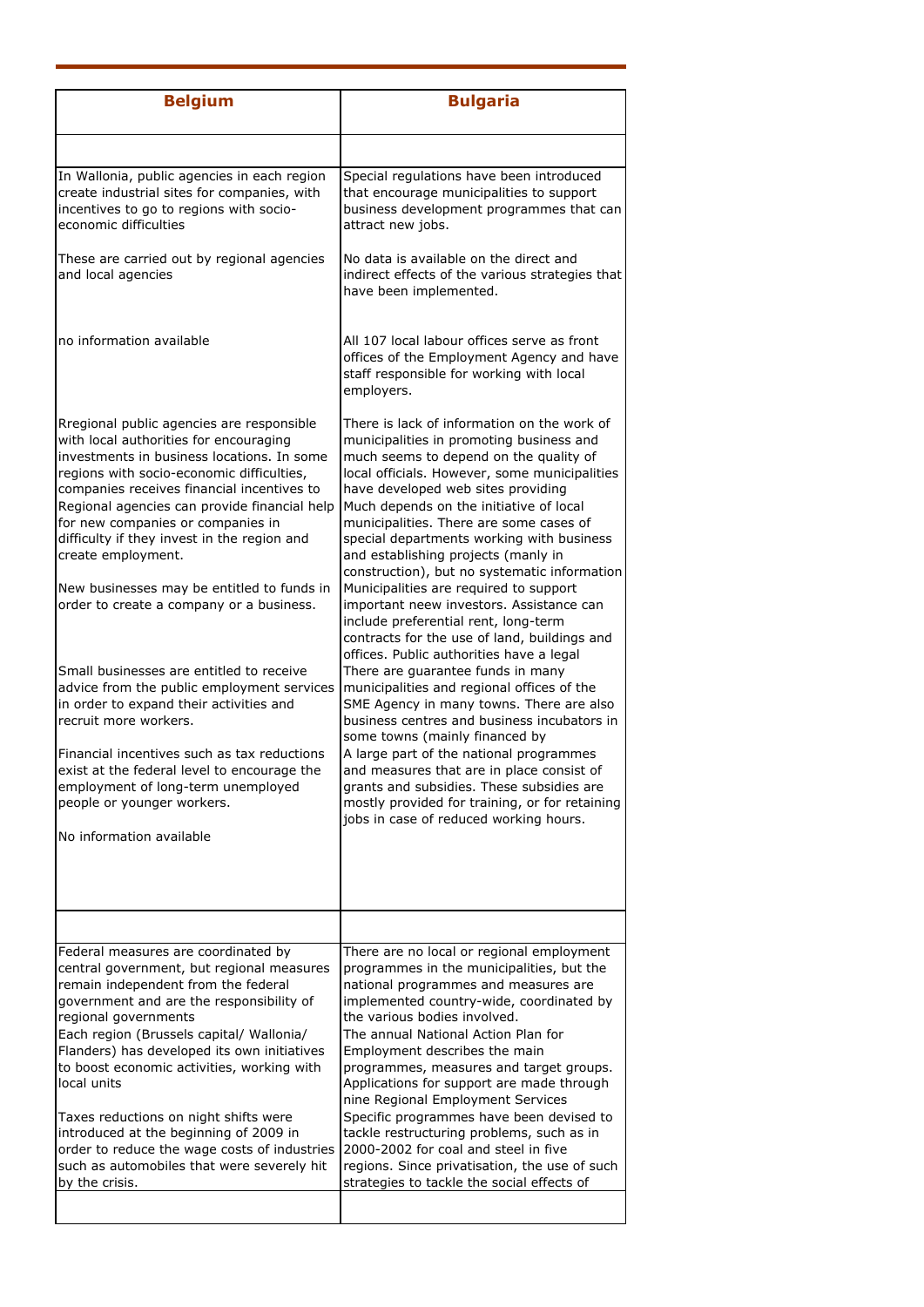| The Walloon region has spent 1,2 billion<br>euros in its 'Marshall Plan' aimed at<br>improving the socio-economic situation of<br>the region. | The overall activities of public bodies are<br>financed from the national budget.                                                                          |
|-----------------------------------------------------------------------------------------------------------------------------------------------|------------------------------------------------------------------------------------------------------------------------------------------------------------|
| Funding is co-ordinated with labour market<br>and social policies in order to improve the<br>employability of the working age population      | The macroeconomic framework is set out in<br>a National Action Plan for Employment that<br>has been endorsed by the government and<br>the social partners. |
| Policies are routinely monitored and<br>assessed by internal and external staff                                                               | Monitored is carried out by the Ministry of<br>Labour and Social Policy and the<br>Employment Agency.                                                      |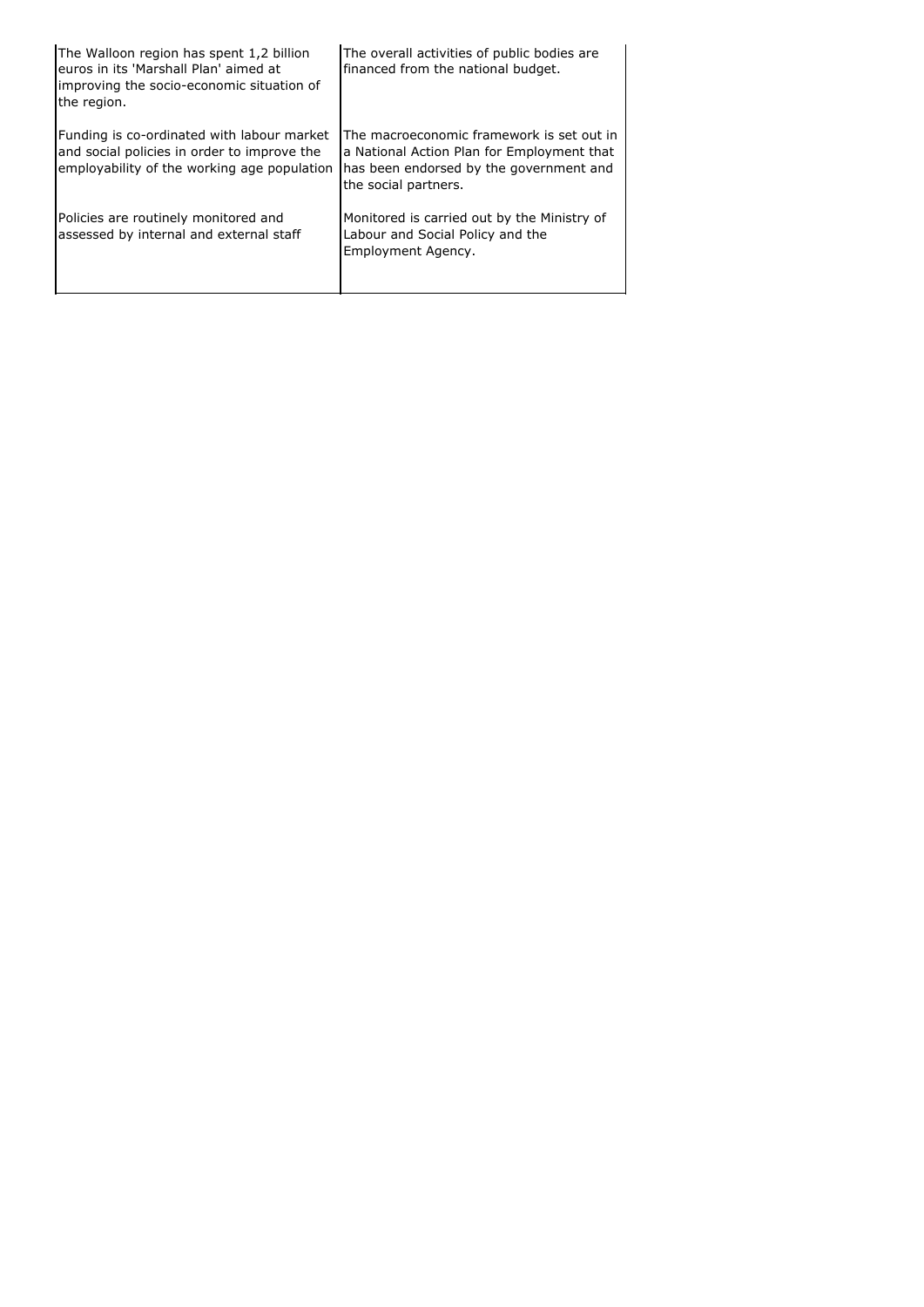| <b>Cyprus</b>                                                                                                                                                                                                                                                                                                                                                                                                                                                                                                                                                                                                                                                                                                  | <b>Czech Republic</b>                                                                                                                                                                                                                                                                                                                                                                                                                               |
|----------------------------------------------------------------------------------------------------------------------------------------------------------------------------------------------------------------------------------------------------------------------------------------------------------------------------------------------------------------------------------------------------------------------------------------------------------------------------------------------------------------------------------------------------------------------------------------------------------------------------------------------------------------------------------------------------------------|-----------------------------------------------------------------------------------------------------------------------------------------------------------------------------------------------------------------------------------------------------------------------------------------------------------------------------------------------------------------------------------------------------------------------------------------------------|
|                                                                                                                                                                                                                                                                                                                                                                                                                                                                                                                                                                                                                                                                                                                |                                                                                                                                                                                                                                                                                                                                                                                                                                                     |
| Due to the limited amount of restructuring<br>in Cyprus, and almost full employment over<br>the past decade, measures aimed at<br>expanding employment opportunities or<br>attracting new jobs at regional or local level<br>No information available                                                                                                                                                                                                                                                                                                                                                                                                                                                          | Investment incentives are the most<br>common.<br>Responsibility lies with the regional                                                                                                                                                                                                                                                                                                                                                              |
|                                                                                                                                                                                                                                                                                                                                                                                                                                                                                                                                                                                                                                                                                                                | authorities. Regions with high rate of<br>unemployment usually support these<br>analyses.                                                                                                                                                                                                                                                                                                                                                           |
| Due to the limited size, incidence and<br>spatial concentration of restructuring as well<br>as the situation of almost full employment<br>during the past decade, there are no                                                                                                                                                                                                                                                                                                                                                                                                                                                                                                                                 | Local employment offices regularly visit<br>local employers to be informed                                                                                                                                                                                                                                                                                                                                                                          |
| specific policies or measures dealing with<br>In the Strategic Development Plan 2007-<br>2013, the following measures aim to<br>promote rural areas as business locations:<br>(1) Creating new economic activities and                                                                                                                                                                                                                                                                                                                                                                                                                                                                                         | With support of CzechInvest, the<br><b>Investment and Business Development</b><br>Agency, which specifies types of support<br>and conditions.                                                                                                                                                                                                                                                                                                       |
| employment opportunities for the entire<br>In the Strategic Development Plan 2007-<br>2013, measures are mentioned aiming at<br>developing entrepreneurial activity in run-<br>down urban areas.                                                                                                                                                                                                                                                                                                                                                                                                                                                                                                               | Through CzechInvest, the Investment and<br>Business Development Agency.                                                                                                                                                                                                                                                                                                                                                                             |
| Due to the limited size, incidence and<br>spatial concentration of restructuring in<br>Cyprus as well as the situation of almost full<br>employment prevailing in the Cyprus Labour<br>Market during the past decade, there are no<br>Due to the limited size, incidence and<br>spatial concentration of restructuring in<br>Cyprus as well as the situation of almost full<br>employment prevailing in the Cyprus Labour<br>Market during the past decade, there are no<br>Due to the limited size, incidence and<br>spatial concentration of restructuring in<br>Cyprus as well as the situation of almost full<br>employment prevailing in the Cyprus Labour<br>Market during the past decade, there are no | Investment incentives (tax concessions, low<br>price land, job creation grants, training<br>grants). Similar support can be obtained<br>from programmes financed by European<br>Structural Funds.<br>There are many programmes that support<br>SMEs and small businesses, usually<br>coordinated by Ministry of Industry and<br>Trade of Czech Republic. These<br>programmes are usually co-financed by<br>Conditional on persons being unemployed. |
|                                                                                                                                                                                                                                                                                                                                                                                                                                                                                                                                                                                                                                                                                                                | Many programmes are co-ordinated by the<br>Ministry of Industry and Trade and regional<br>authorities, usually co-financed by European<br>Structural Funds.                                                                                                                                                                                                                                                                                         |
|                                                                                                                                                                                                                                                                                                                                                                                                                                                                                                                                                                                                                                                                                                                |                                                                                                                                                                                                                                                                                                                                                                                                                                                     |
| The Planning Bureau of the Republic of<br>Cyprus plays a leading role in preparing and<br>implementing the Strategic Development<br>Programme, involving other Government<br>Departments.                                                                                                                                                                                                                                                                                                                                                                                                                                                                                                                      | Regional policy is coordinated by the<br>Ministry for Regional Development around<br>the Regional Development Strategy<br>document.                                                                                                                                                                                                                                                                                                                 |
| The main focus is on rural areas and run-<br>down urban areas so as to counter the<br>spatial polarisation of activities resulting<br>from tourism. Rural measures focus on<br>diversification and upgrading of activities.                                                                                                                                                                                                                                                                                                                                                                                                                                                                                    | Focused on areas where unemployment is<br>high, restructuring is occurring, sectors are<br>in decline, demand for skills is changing.<br>Coordinated by regional authorities.                                                                                                                                                                                                                                                                       |
| Rural areas are the main focus and, since<br>they comprise a large number of micro-<br>enterprises, the problem is seen more in<br>terms of low productivity than restructuring<br>involving large scale redundancies.                                                                                                                                                                                                                                                                                                                                                                                                                                                                                         | No information available.                                                                                                                                                                                                                                                                                                                                                                                                                           |
|                                                                                                                                                                                                                                                                                                                                                                                                                                                                                                                                                                                                                                                                                                                |                                                                                                                                                                                                                                                                                                                                                                                                                                                     |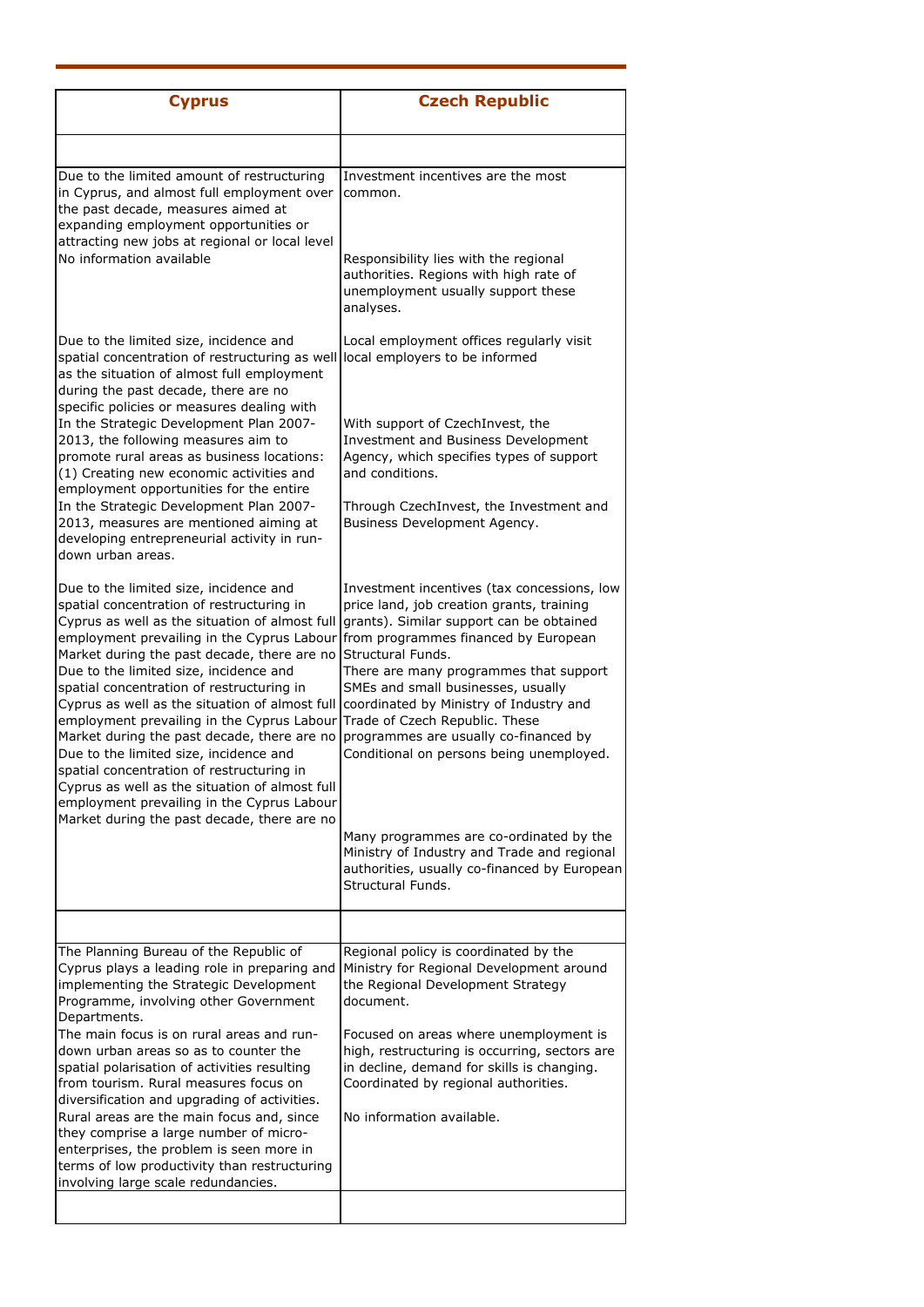| No information available                                                                                                                                                                                | Incentives to attract FDI comes from the<br>state budget. Training, retraining,<br>consultancy provided by the labour offices<br>is also financed from the public budget. |
|---------------------------------------------------------------------------------------------------------------------------------------------------------------------------------------------------------|---------------------------------------------------------------------------------------------------------------------------------------------------------------------------|
| The preparation and implementation of the<br>Strategic Development Plan involves<br>consultation with and active participation of<br>public bodies, local authorities, the social<br>partners and NGOs. | Most activities focus on the interest of<br>employers, although local employment<br>offices try to offer courses to workers to<br>improve their employability.            |
| No information available                                                                                                                                                                                | The Ministry for Industry and Trade and the<br>Ministry for Regional Development both<br>evaluate their respective programmes.                                            |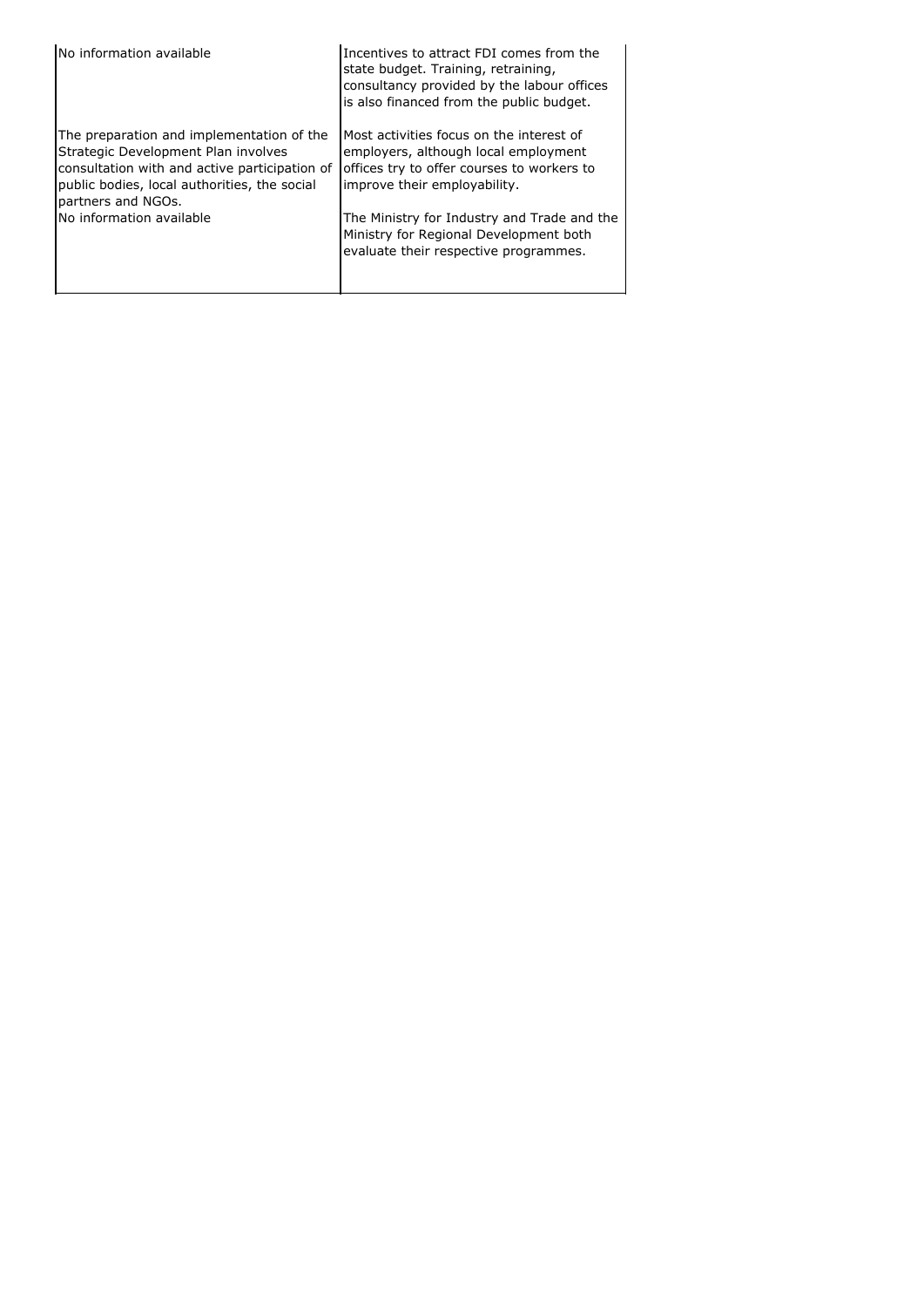| <b>Estonia</b>                                                                                                                                                                                                                                                                                                                                                                                                                                                                                                                                                                                                          |
|-------------------------------------------------------------------------------------------------------------------------------------------------------------------------------------------------------------------------------------------------------------------------------------------------------------------------------------------------------------------------------------------------------------------------------------------------------------------------------------------------------------------------------------------------------------------------------------------------------------------------|
|                                                                                                                                                                                                                                                                                                                                                                                                                                                                                                                                                                                                                         |
| Efforts to attract new jobs are mostly taken<br>by the local municipality of the region<br>where major redundancies occur. In the<br>current economic recession, this has mostly<br>taken the form of the creation of social or<br>There are several examples of analyses<br>being carried out with regard to the<br>strengths, weaknesses and future prospects<br>of the local economy.<br>In small municipalities, the number of<br>employers is very small and there is, no<br>doubt, frequent contacts between them.<br>However, there is no information regarding<br>the extent of such contacts specifically with |
| There is no information of the total extent<br>of such activities, though there are several<br>examples where such promotion activities<br>are included in the action plan of the local<br>municipality.<br>There is no information concerning activities<br>targeted at specific companies.                                                                                                                                                                                                                                                                                                                            |
| There is no information concerning the<br>extent of such activities, though some<br>examples could be pointed out. For<br>example, the Estonian capital Tallinn<br>provides grants for starting businesses in<br>There is no information concerning support<br>provided specifically for the creation or<br>expansion of small businesses.                                                                                                                                                                                                                                                                              |
| Financial incentives to employ more<br>workers have become more relevant in the<br>current economic recession. However, until<br>now, there is only information of such<br>activities in Tallinn (the Estonian capital)<br>Enterprise Estonia is a national, state<br>funded programme (Ministry of Economic                                                                                                                                                                                                                                                                                                            |
| Affairs). During 2007-2013 a total of EEK<br>211.7 million will be allocated to support<br>start-up businesses. Enterprise Estonia has                                                                                                                                                                                                                                                                                                                                                                                                                                                                                  |
| Regional development policies are<br>coordinated by the Ministry of Internal<br>Affairs (Siseministeerium). This is based on<br>the Regional Development Strategy 2005-<br>2015, which aims, among other things, to<br>Local development strategies include more<br>specific activities designed to support local<br>development, including enterpreneurship.<br>All local municipalities and cities must have<br>such development strategies in place,<br>None                                                                                                                                                         |
|                                                                                                                                                                                                                                                                                                                                                                                                                                                                                                                                                                                                                         |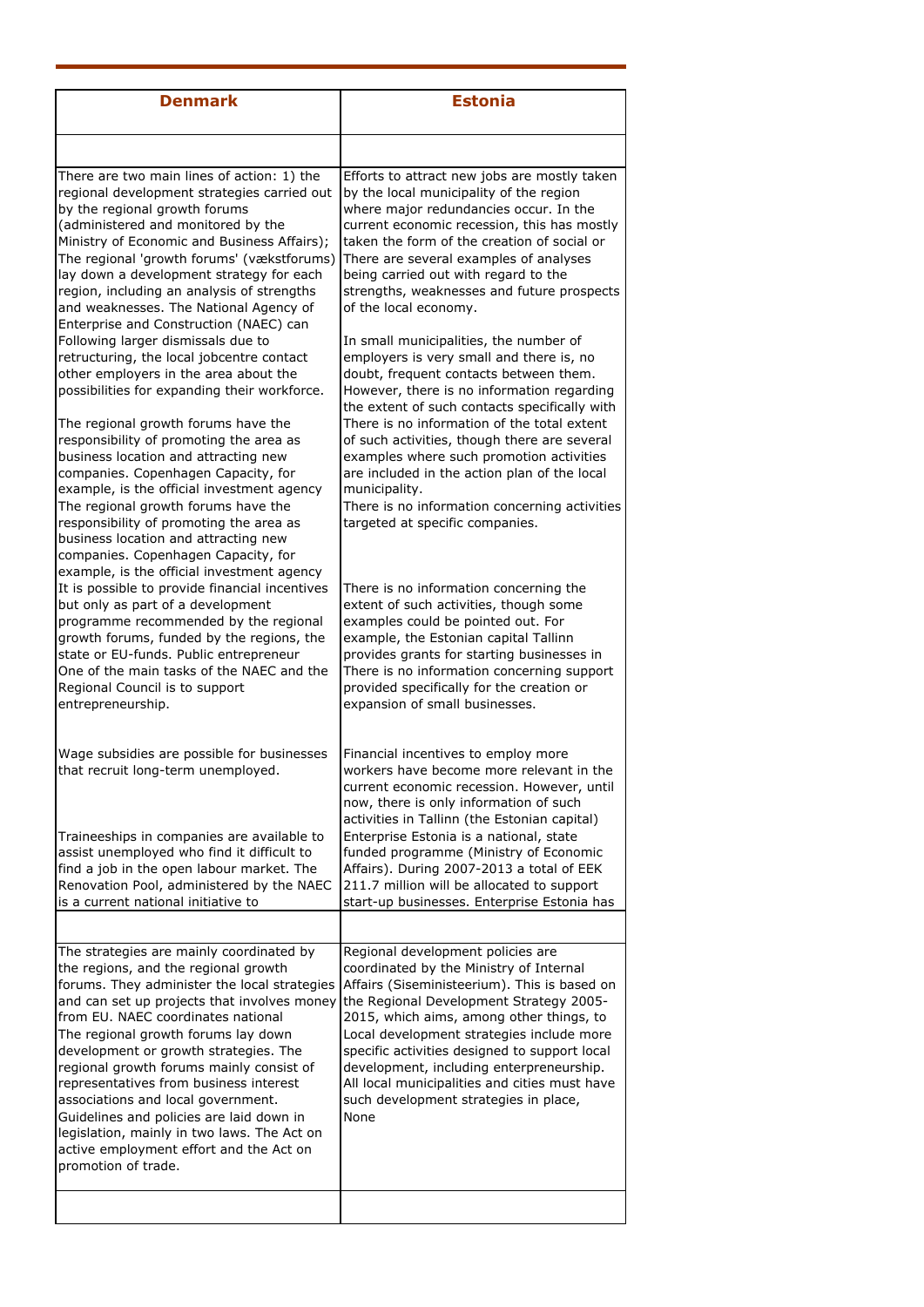Employment efforts and activities are mainly financed through public funding. (From 1 August 2009 the municipalities will be responsible for the employment effort alone). Regional business and economical Support provided by Enterprise Estonia is drerived mostly from the EU Structural Funds but also from the state budget. There is no information concerning significant amounts of public funding for other Only to some extent. The employment effort and the regional development strategies complement each other. The employment effort is a municipal responsibillity, and the state and the There is no information of the extent of coordination with labour market/social policies but, according to the Local Government Organisation Act, all local fieldspecific development plans and the general Each regional growth forum monitors and assesses projects and goals under the Growth Council of Denmark (Danmarks Vækstråd), which assesses regional development strategies twice a year. Monitoring the effectiveness of local development strategies is not mandatory, and there is no information concerning any routine monitoring activities.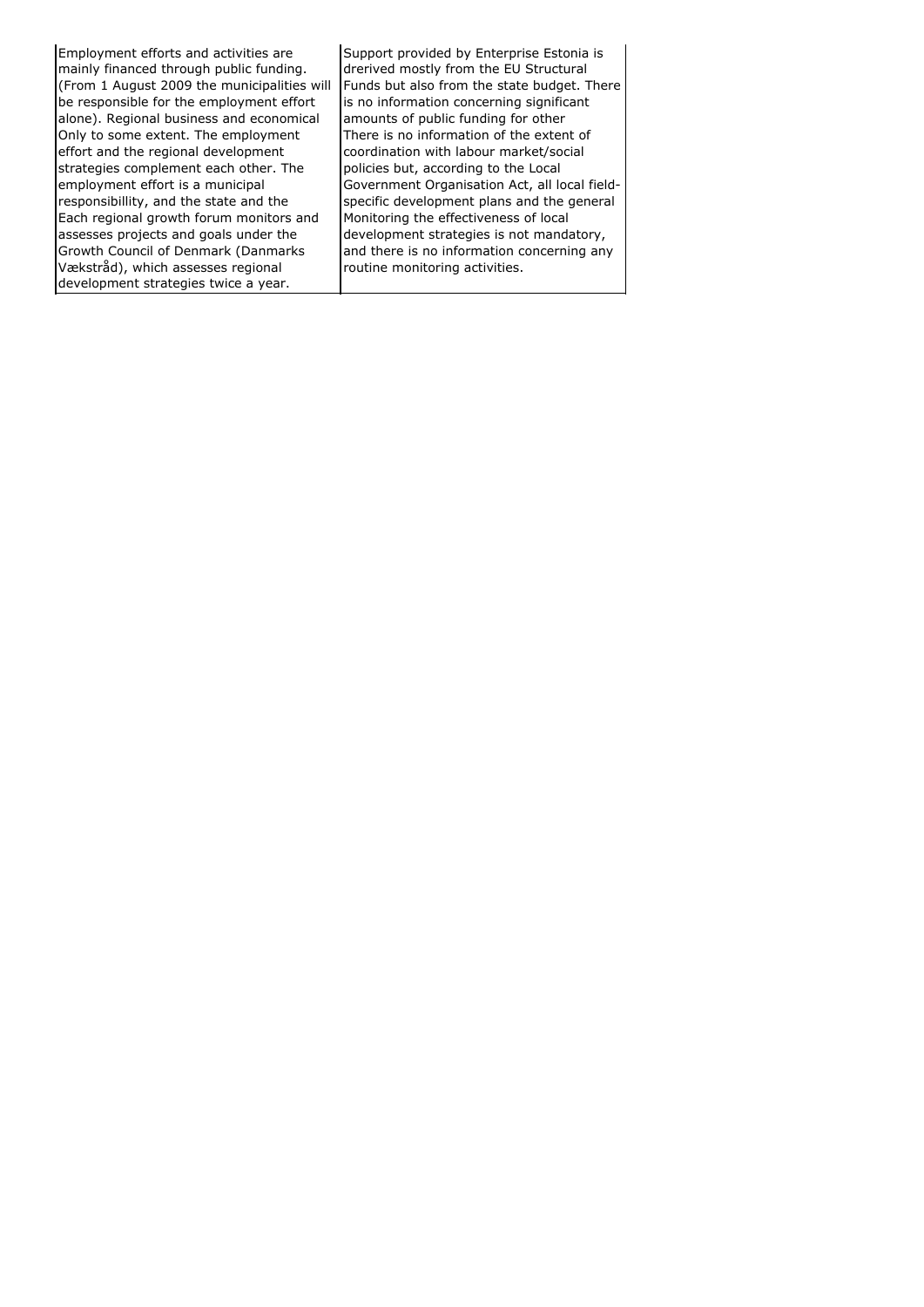| <b>Finland</b>                                                                                                                                                                                                                                                                                                                                                                                                                                                                                                                                                                                                                                                                                                         | <b>France</b> |
|------------------------------------------------------------------------------------------------------------------------------------------------------------------------------------------------------------------------------------------------------------------------------------------------------------------------------------------------------------------------------------------------------------------------------------------------------------------------------------------------------------------------------------------------------------------------------------------------------------------------------------------------------------------------------------------------------------------------|---------------|
|                                                                                                                                                                                                                                                                                                                                                                                                                                                                                                                                                                                                                                                                                                                        |               |
| A brand new model is being tested in N-E<br>Finland, called the 'Paltamo Model' but this<br>is only at the testing phase at the present<br>time. Paltamo model stems from a "Work<br>for all" project, which involves all the<br>The T&E Centres vary in the extent to which<br>they analyse threats and opportunities, but<br>all meet the need for training in cooperation<br>with local companies, employer and<br>employee organisations and training<br>All the employment offices visit workplaces<br>regularly to enable them to react to their<br>employment needs.                                                                                                                                            |               |
| Some areas are improving their services in<br>order to represent a good business location<br>for firms. The Oulu area is an example,<br>making particular efforts to promote<br>industrial development.<br>No information available                                                                                                                                                                                                                                                                                                                                                                                                                                                                                    |               |
| The T&E Centres (with the Ministry of Trade<br>and Industry) + Finnvera (finance and<br>credit) + the Finnish National Fund for<br>Research and Development (Sitra) provide<br>various forms of financial support, manly<br>T&E Centres provide financial support for<br>SMEs, together with aid for developing the<br>business environment and advice,<br>evaluation and education services. Local<br>employment offices can give subsidies to<br>Local employment offices can grant wage<br>subsidies to employers taking on the<br>unemployed. T&E Centres and Employment<br>Offices can also offer labour market training<br>services to employers and give a 'project<br>See the 'Paltamo Model' mentioned above. |               |
|                                                                                                                                                                                                                                                                                                                                                                                                                                                                                                                                                                                                                                                                                                                        |               |
| Coordination takes place through the<br>integration of different government<br>department activities.<br>The Employment and Economic                                                                                                                                                                                                                                                                                                                                                                                                                                                                                                                                                                                   |               |
| Development Centres provide a<br>comprehensive range of advisory and<br>development services. There are also 137<br>employment offices which have some 200<br>Structural and regional unemployment<br>problems and redundancies are taken into<br>account in general policies. The Change<br>Security model introduced in July 2005<br>provides intensive support for those                                                                                                                                                                                                                                                                                                                                            |               |
|                                                                                                                                                                                                                                                                                                                                                                                                                                                                                                                                                                                                                                                                                                                        |               |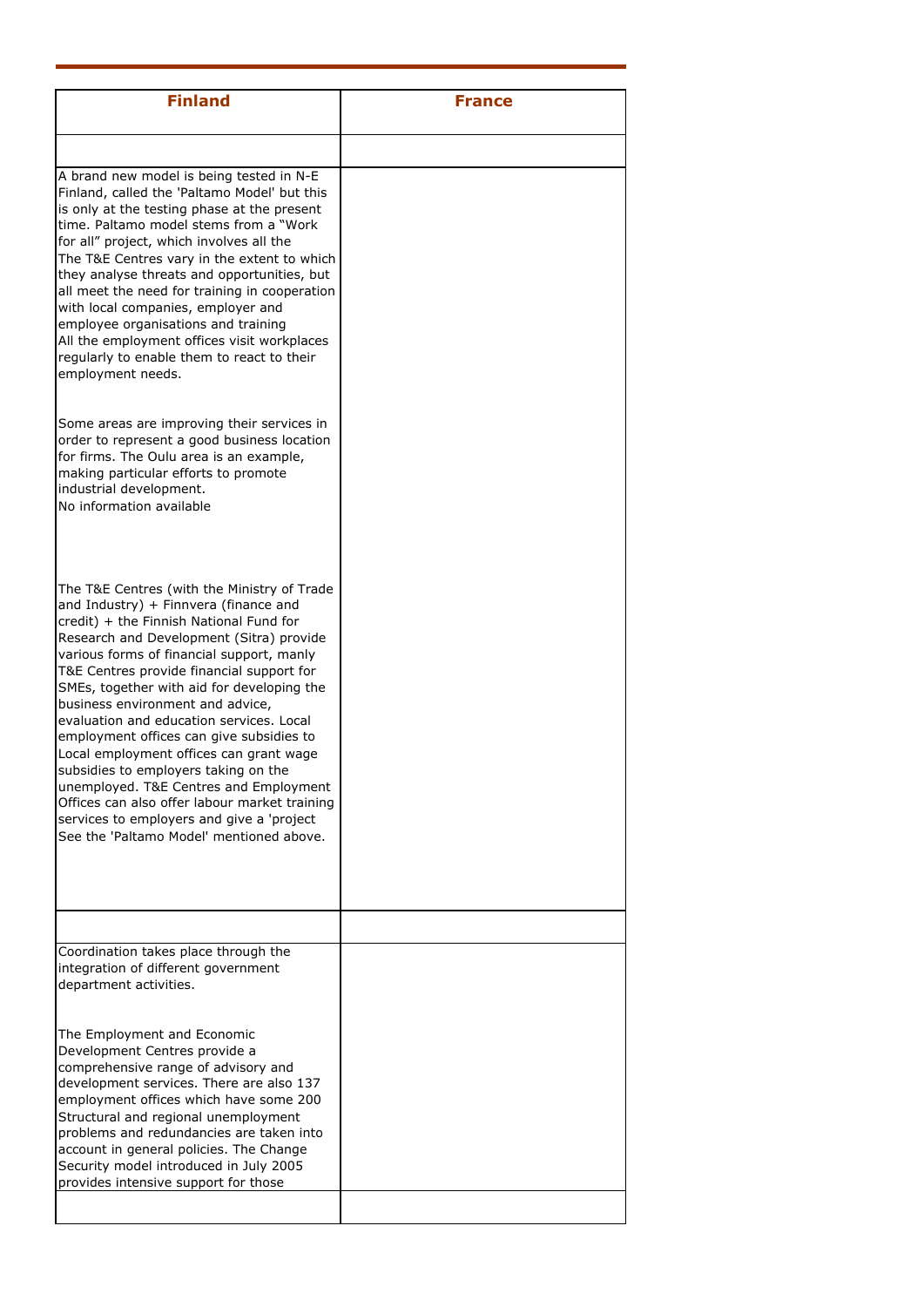| T&E Centres and Employment Offices are<br>financed by the State.                                                                                                                                                            |  |
|-----------------------------------------------------------------------------------------------------------------------------------------------------------------------------------------------------------------------------|--|
| Local issuers is one of the five main aspects<br>of the Labour Policy Strategy and the T&E<br>Centres and Finnvera's actions are also<br>linked to general labour and social policies.                                      |  |
| Considerable research is carried out into the<br>different activities, although there have not<br>been any actual studies on short-time<br>working or similar schemes. The Labour<br>Policy Research programme supports the |  |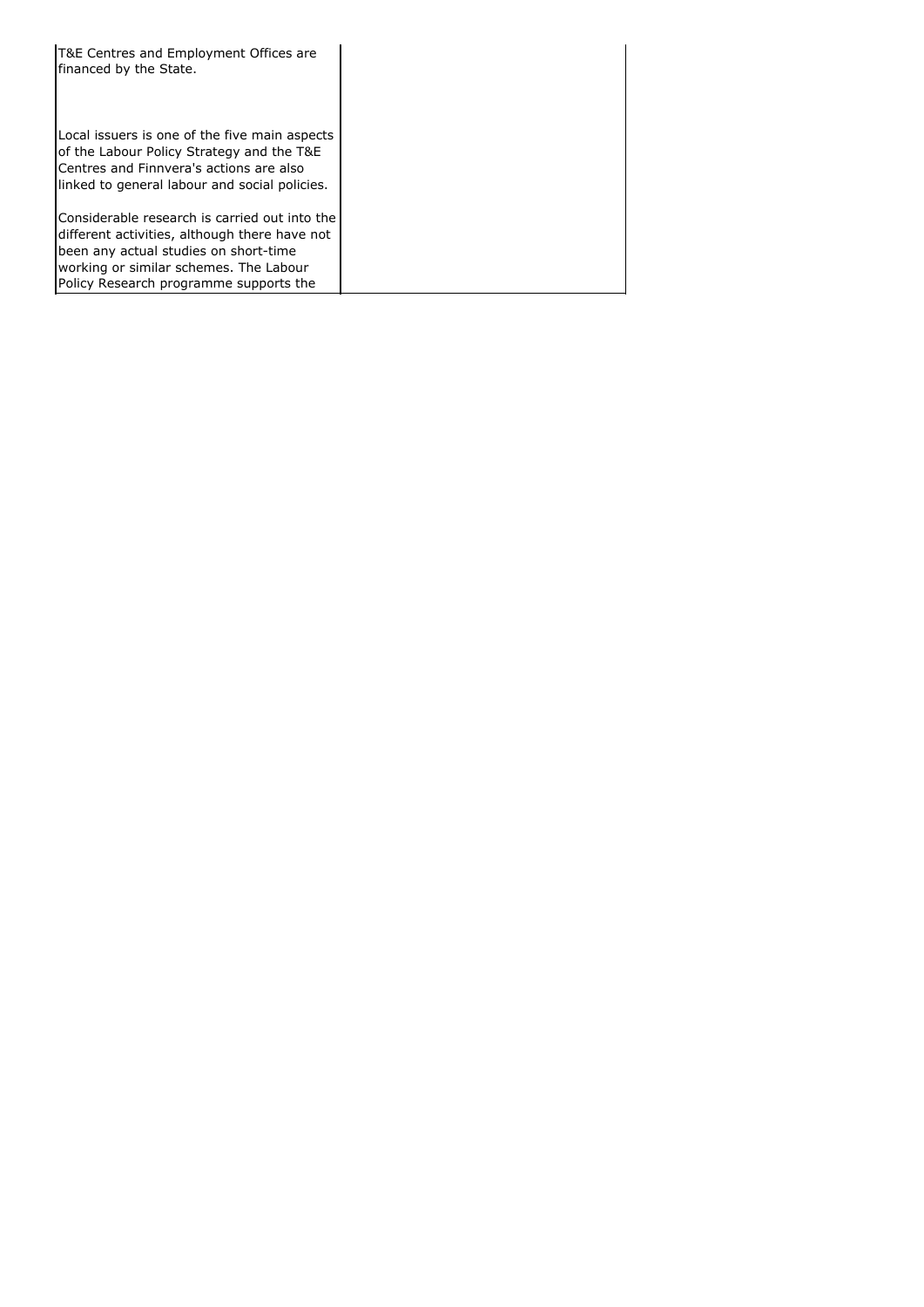| <b>Germany</b>                                                                                                                                                                                                                                                                                                                                                                                                   | <b>Greece</b>                                                                                                                                                                                                                                                                                                                                                                     |
|------------------------------------------------------------------------------------------------------------------------------------------------------------------------------------------------------------------------------------------------------------------------------------------------------------------------------------------------------------------------------------------------------------------|-----------------------------------------------------------------------------------------------------------------------------------------------------------------------------------------------------------------------------------------------------------------------------------------------------------------------------------------------------------------------------------|
|                                                                                                                                                                                                                                                                                                                                                                                                                  |                                                                                                                                                                                                                                                                                                                                                                                   |
| Efforts depend on the city/region. The<br>federal states of the Lander typically<br>promote the establishment of local cross-<br>sectoral forms of collaborations between<br>various actors to engage in these efforts.                                                                                                                                                                                          | No information available                                                                                                                                                                                                                                                                                                                                                          |
| This depends on city/region. Cluster<br>analyses are typical of the work carried out<br>at regional and Lander level.                                                                                                                                                                                                                                                                                            | Public authorities sometimes research local<br>economic perspectives, but the strengths<br>and weaknesses (needed in order to<br>implement a development programme) are<br>not analysed                                                                                                                                                                                           |
| Local branches of the Federal Employment<br>Agency (Bundesagentur für Arbeit, BA)<br>contact employers about vacancies.                                                                                                                                                                                                                                                                                          | Public bodies rarely contact enterprises in<br>this way, although the public employment<br>agency (OAED) does make contact in<br>relation to redundancies or recruitment of<br>the unemployed                                                                                                                                                                                     |
| Typically, local/regional development<br>agencies or economic departments of the<br>local authority, in cooperation with<br>chambers of commerce, regional authorities<br>and the ministries of the Lander. Currently,                                                                                                                                                                                           | The Hellenic Centre for Investment (ELKE),<br>associated with the Ministry of the<br>Economy, promotes areas in order to<br>attract investment                                                                                                                                                                                                                                    |
| Typically, local/regional development<br>agencies or economic departments of the<br>local authority, in cooperation with<br>chambers of commerce, regional authorities<br>and the ministries of the Laender.                                                                                                                                                                                                     | No information available                                                                                                                                                                                                                                                                                                                                                          |
| Direct financial incentives as investment<br>capital or sureties are provided by the<br>Lander. Local authorities provide subsidies<br>and loans at reduced interest rates, reduce<br>local charges and the local business tax,<br>Based on EU, national and Lander funds,<br>several specific programme lines exist in<br>support of newly established businesses and<br>SME. The self-employment of previously | Ministries can offer incentives (subsidies,<br>tax relief) to enterprises to invest in specific<br>areas or activities, in line with the Law on<br>Investments. Business parks have been<br>created<br>Start-up subsidies and other subsidies (for<br>recruitment, or equipment purchases)<br>available through Ministries, with higher<br>payments in areas of high unemployment |
| unemployed people is supported by the<br>The Federal Employment Agency (BA)<br>provides financial incentive to recruit those<br>previously unemployed (coverage of up to<br>50% of the wage for a limited time period),<br>with some localities developing their own                                                                                                                                             | Direct subsidies, or payment of employer<br>social security contributions, has become a<br>common policy, as part of national and<br>regional programmes                                                                                                                                                                                                                          |
|                                                                                                                                                                                                                                                                                                                                                                                                                  | No information available                                                                                                                                                                                                                                                                                                                                                          |
|                                                                                                                                                                                                                                                                                                                                                                                                                  |                                                                                                                                                                                                                                                                                                                                                                                   |
| Under the law on the Improvement of the<br>Regional Economic Structure, activities are<br>carried out under a framework agreement<br>between the Federal Government and the<br>Länder (Gemeinschaftsaufgabe                                                                                                                                                                                                      | Policies are only coordinated by central<br>government, with minimal local or social<br>partner participation                                                                                                                                                                                                                                                                     |
| The Lander typically promote processes to<br>develop local/regional strategies by way of<br>funding policies and by fostering regional<br>management.                                                                                                                                                                                                                                                            | Various initiatives exist - for the whole<br>country, rural areas, specific municipalities,<br>notably those with the most serious<br>employment problems - but they are not<br>well integrated                                                                                                                                                                                   |
| No such guidelines exist. However, in order<br>to receive public funding, structurally weak<br>regions have to present policy plans on<br>restructuring, and on projected regional<br>clusters and strengths.                                                                                                                                                                                                    | No specific policies or guidelines on<br>restructuring since the actions are focused<br>on addressing the employment<br>consequences - through training, placement<br>or unemployment compensation                                                                                                                                                                                |
|                                                                                                                                                                                                                                                                                                                                                                                                                  |                                                                                                                                                                                                                                                                                                                                                                                   |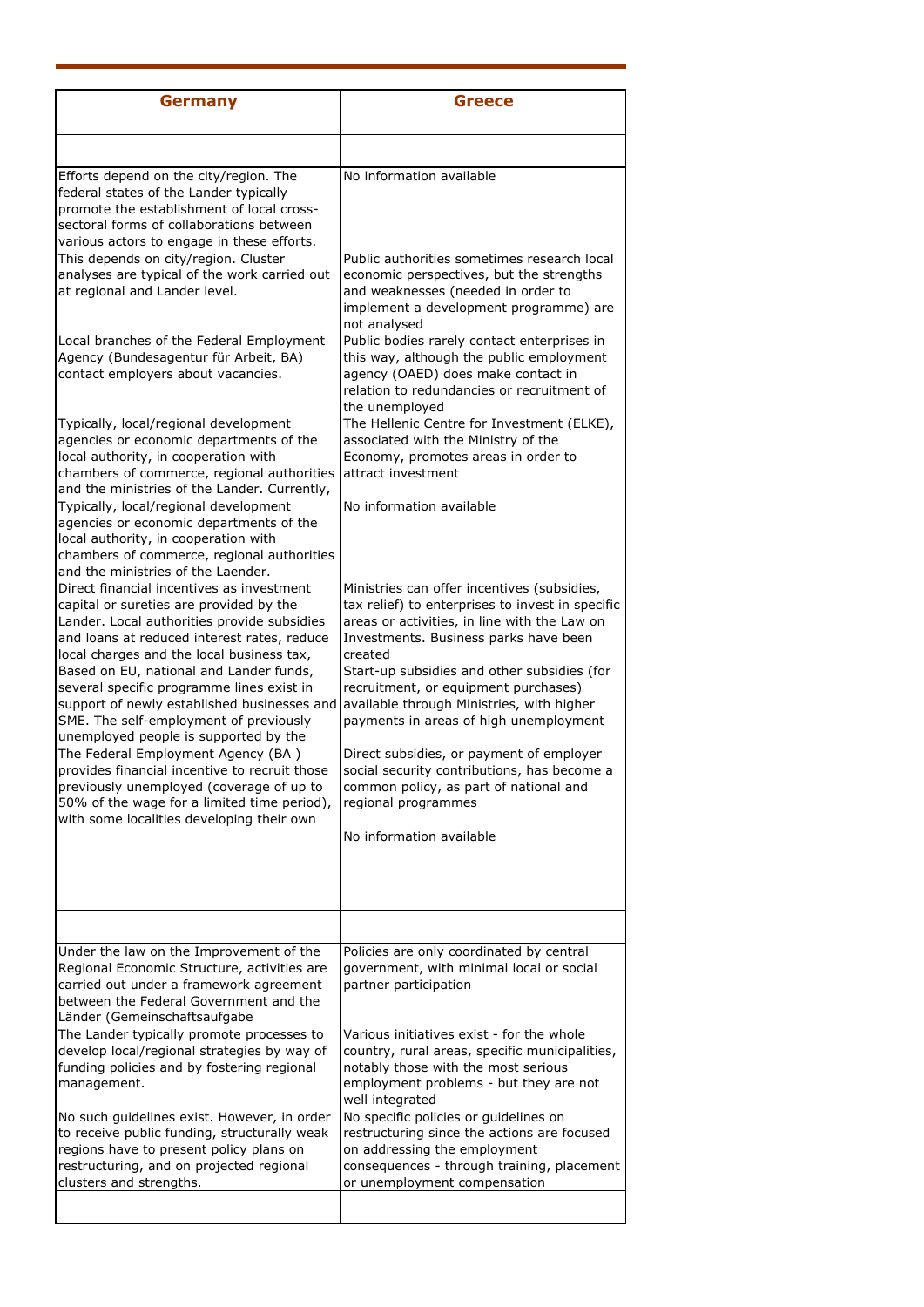| EU funds are fundamental. Regional<br>economic policy by GA - the joint task of<br>the Federal German State and and the<br>Lander with regard to structurally weak<br>regions - is based on public funding.                          | Operational programmes are co-financed by<br>national public funds                                                      |
|--------------------------------------------------------------------------------------------------------------------------------------------------------------------------------------------------------------------------------------|-------------------------------------------------------------------------------------------------------------------------|
| Coordination of local economic development There is a lack of coordination between<br>policies by development agencies/economic<br>departments and local employment<br>agencies, training centres, etc. is becoming<br>more typical. | development strategies and employment<br>and social policies aimed at promoting<br>employability                        |
| No precise monitoring of policy<br>effectiveness is carried out. However, the<br>Federal Office for Building and Spatial<br>Development monitors regional<br>developments in terms of both investments                               | No systematic evaluation of the<br>effectiveness of development strategies, or<br>their relation to employment policies |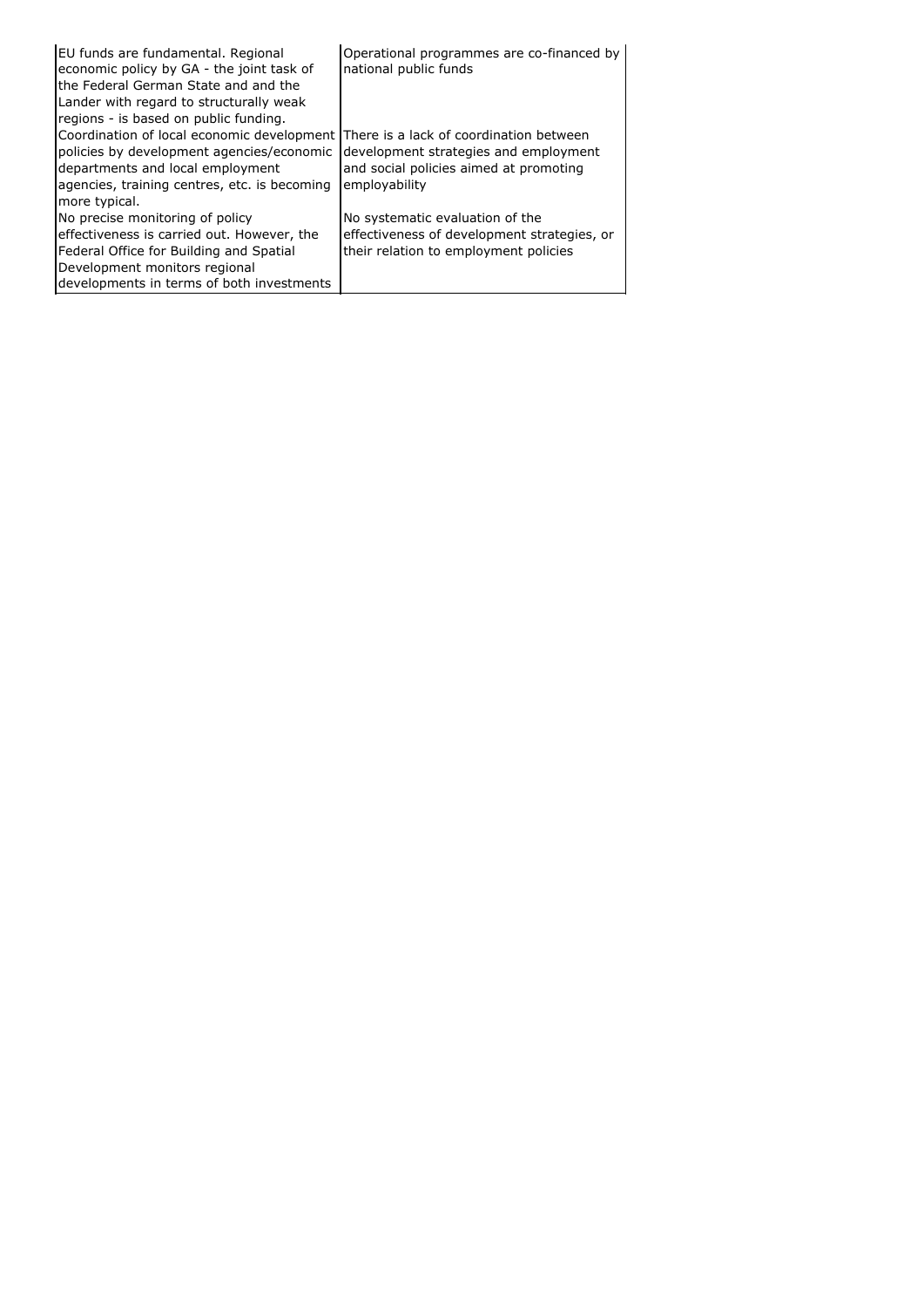| <b>Hungary</b>                                                                                                                                                                                                                                                                                                                                                                                                                                                                                                                                                                                                                       | <b>Ireland</b>                                                                                                                                                                                                                                                                                                                                                                                                                                                                                                                                                                                                                                         |
|--------------------------------------------------------------------------------------------------------------------------------------------------------------------------------------------------------------------------------------------------------------------------------------------------------------------------------------------------------------------------------------------------------------------------------------------------------------------------------------------------------------------------------------------------------------------------------------------------------------------------------------|--------------------------------------------------------------------------------------------------------------------------------------------------------------------------------------------------------------------------------------------------------------------------------------------------------------------------------------------------------------------------------------------------------------------------------------------------------------------------------------------------------------------------------------------------------------------------------------------------------------------------------------------------------|
|                                                                                                                                                                                                                                                                                                                                                                                                                                                                                                                                                                                                                                      |                                                                                                                                                                                                                                                                                                                                                                                                                                                                                                                                                                                                                                                        |
| Such analyses have become more common<br>since Hungary joined the EU but are not<br>always undertaken<br>The public employment service (AFSZ)<br>regularly contacts local employers using the<br>quarterly workforce survey. The Hungarian<br>Central Statistical Office (KSH) also collects                                                                                                                                                                                                                                                                                                                                         | Trade visits to different countries by officials<br>from public authorities/agencies, efforts to<br>replace jobs lost in traditional industries<br>with new jobs in, for instance, retail and<br>high technology areas.<br>Analyses of strengths and weakness are<br>commonly carried out. For example, a<br>recent Expert Group emphasised the need<br>to facilitate inter-regional migration through<br>investment in transport networks in order<br>Sometimes. Development agencies may<br>liaise with firms, but the decisions are left<br>to employers                                                                                            |
| data on vacancies.<br>The Hungarian Investment and Trade<br>Development Agency (ITDH) focuses on<br>attracting FDI to Hungary. Similar activities<br>are also undertaken by local authorities.                                                                                                                                                                                                                                                                                                                                                                                                                                       | Efforts are made to promote<br>regions/localities as good business locations                                                                                                                                                                                                                                                                                                                                                                                                                                                                                                                                                                           |
| Mainly to attract FDI                                                                                                                                                                                                                                                                                                                                                                                                                                                                                                                                                                                                                | The respective agencies - Enterprise<br>Ireland, the IDA and Shannon Development<br>- do this regularly                                                                                                                                                                                                                                                                                                                                                                                                                                                                                                                                                |
| At the central government level from the<br>Ministry of National Development and<br>Economy. At local level different kinds of<br>tax waivers are granted by local authorities.<br>SMEs are supported by central government<br>through a guarantee loan scheme, and<br>since January 2006, the Ministry of Social<br>Affairs and Labour has a special programme<br>to develop their employment capacities.<br>Employment subsidies for creating new<br>jobs, as well as renewing old ones, are<br>available through the 1991 Act on Job<br>Assistance and Unemployment Benefit.                                                      | The Government, through its Development<br>Agencies, regularly offers financial<br>incentives, backed by the low (12.5%) rate<br>of corporation tax. EU actions to reduce<br>high levels of state aid will affect this<br>Support available, but tends to vary across<br>regions. In 2006, the Small Business Forum<br>issued a report which should lead to the<br>establishment of a Management<br>Development Council and a National<br>Individual firms normally left to decide on<br>employment levels                                                                                                                                             |
|                                                                                                                                                                                                                                                                                                                                                                                                                                                                                                                                                                                                                                      | In 2005 Enterprise Ireland introduced a<br>new Productivity Improvement Fund aimed<br>at SMEs. In that year, Enterprise Ireland<br>and the IDA supported firms providing over<br>270,000 jobs - out of a workforce of 2                                                                                                                                                                                                                                                                                                                                                                                                                                |
|                                                                                                                                                                                                                                                                                                                                                                                                                                                                                                                                                                                                                                      |                                                                                                                                                                                                                                                                                                                                                                                                                                                                                                                                                                                                                                                        |
| Central government coordinates the plans<br>through the National Development Agency<br>(NFÜ). Each of the seven regions has its<br>own Regional Development Plan as part of<br>the strategy.<br>The National Regional Development Plan for<br>the period up to 2020, is built around seven<br>development regions. On the basis of this,<br>the second regional development plan, and<br>the rural and agricultural development plan,<br>Guidelines are drawn up for the medium<br>term (2007-2013 through the National<br>Development Plan) and the short term<br>(2006-2009 through the National<br>Development Plan 2-year Action | Forfas has sponsored an Enterprise<br>Strategy Group which has emphasised the<br>need for greater central coordination and<br>integration, including more integrated<br>management of the key agencies<br>Forfas (National Policy and Advisory Board<br>for Enterprise and Trade) oversees<br>Enterprise Ireland and the Industrial<br>Development Agency (IDA). There is also a<br>National Spatial Strategy, the long-standing<br>National agreements contain explicit<br>guidelines on responding to restructuring.<br>In particular, a High Level Group on<br>Manufacturing was set up to address the<br>challenges facing manufacturing industry. |
|                                                                                                                                                                                                                                                                                                                                                                                                                                                                                                                                                                                                                                      |                                                                                                                                                                                                                                                                                                                                                                                                                                                                                                                                                                                                                                                        |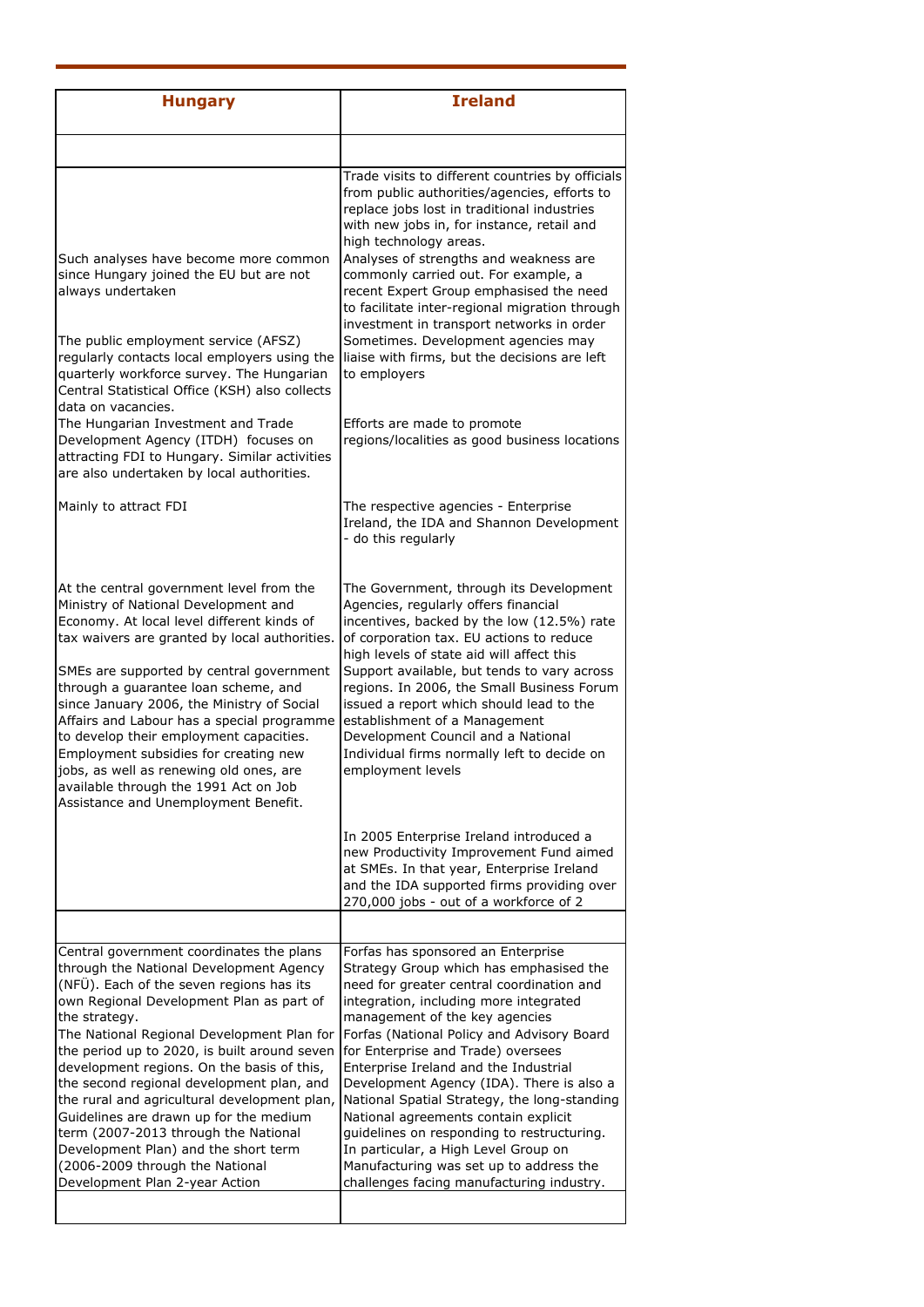| No information available                                                                                                                                                                                                                                  | Forfas and IDA are state bodies, receiving<br>state funding.                                                                                           |
|-----------------------------------------------------------------------------------------------------------------------------------------------------------------------------------------------------------------------------------------------------------|--------------------------------------------------------------------------------------------------------------------------------------------------------|
| At national level through the National<br>Interest Reconciliation Council (OET) and at<br>regional level through the seven Regional<br>Labour Market Councils.                                                                                            | The new social partnership agreement,<br>Towards 2016, aims to coordinate regional<br>development strategies with labour market<br>and social policies |
| The National Development Office monitored<br>the first National Development Plan, and the effectiveness of regional and local<br>Ministry of Employment and Social Affairs<br>also commissioned research. Under the<br>second development plan, the seven | Forfas and IDA regularly monitor the<br>development strategies                                                                                         |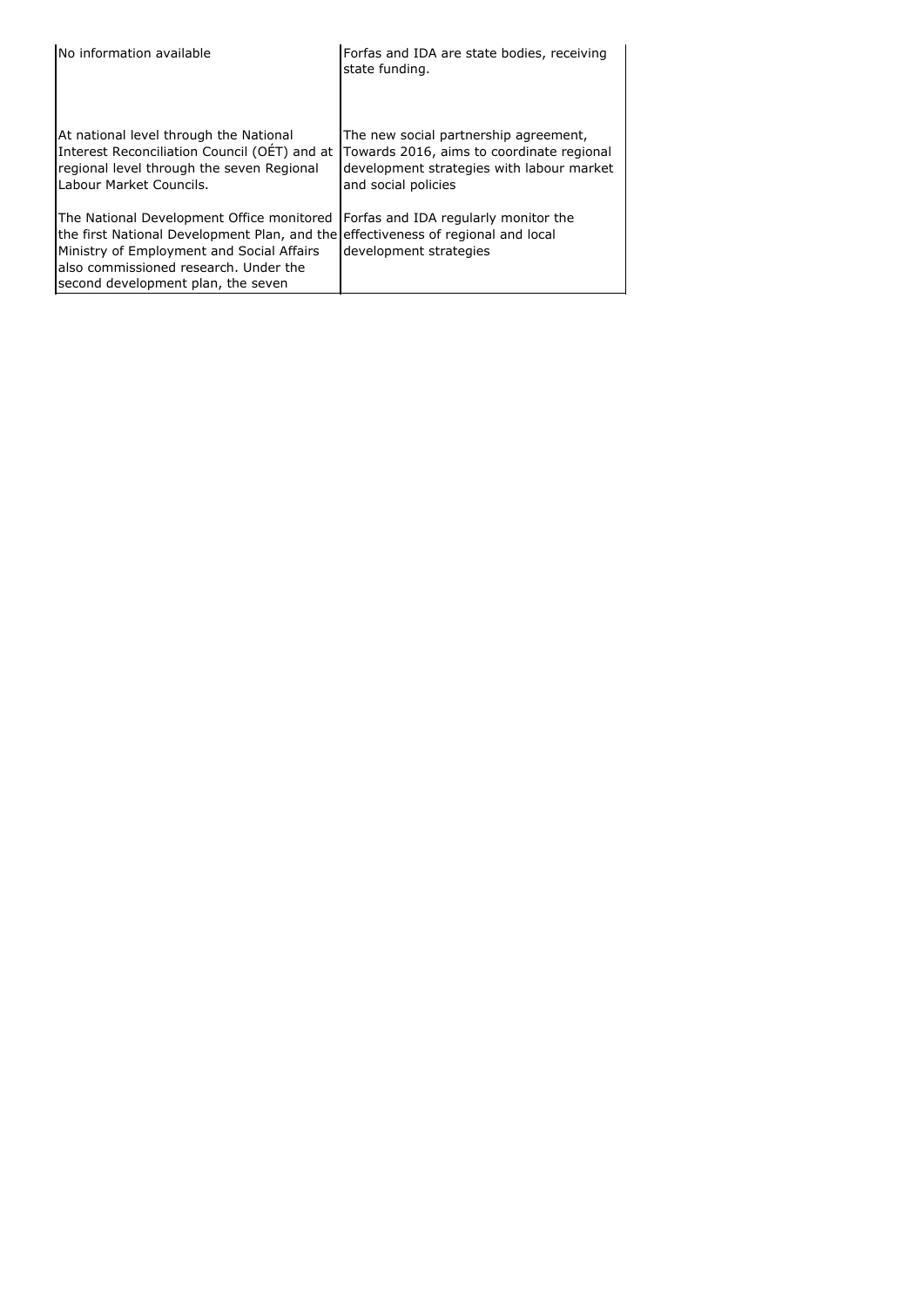| <b>Italy</b>                                                                                                                                                                                                                                                                                                                                                                                                                                                                                                                                                                                                                                            | Latvia                                                                                                                                                                                                                                                                                                                                                                                                                                  |
|---------------------------------------------------------------------------------------------------------------------------------------------------------------------------------------------------------------------------------------------------------------------------------------------------------------------------------------------------------------------------------------------------------------------------------------------------------------------------------------------------------------------------------------------------------------------------------------------------------------------------------------------------------|-----------------------------------------------------------------------------------------------------------------------------------------------------------------------------------------------------------------------------------------------------------------------------------------------------------------------------------------------------------------------------------------------------------------------------------------|
|                                                                                                                                                                                                                                                                                                                                                                                                                                                                                                                                                                                                                                                         |                                                                                                                                                                                                                                                                                                                                                                                                                                         |
| At the national level, Invitalia - the national<br>agency for inward investment promotion<br>and enterprise development - assists<br>companies at all stages of the investment<br>process, supports new business ventures,<br>Most public policy interventions involve an<br>analysis of the situation - including key<br>labour force characteristics - as a basis for<br>identifying strategic options, including<br>sectors of possible development and<br>Territorial Pacts appear to have been an<br>effective vehicle for improving cooperation<br>between employers and other actors,<br>notably local institutions, especially in the<br>South. | Public authorities support job creation<br>endeavours mainly through policy<br>statements, with the main measures<br>provided by State Employment Agency<br>being focued on providng subsidised work<br>There is a number of long and short term<br>planning documents concerning economic<br>development, where the SWOT of national<br>and regional development level is<br>described. Information about specific issues<br>Sometimes |
| One of the aims of Territorial Pacts is to<br>promote areas as a whole through 'network<br>economies' and infrastructure. This has<br>been particularly important in respect of<br>tourism. Moreover, in some cases, at<br>At the national level, Invitalia is the<br>reference point for advising companies on<br>investment projects and assisting them at<br>all phases of the investment process. It                                                                                                                                                                                                                                                | There are 4 Special Economic Zones in<br>Latvia, attractive for business development.<br>Since 2007 there has been further support<br>for enterpreneurial ventures in special<br>areas, with 11 business incubators active in<br>No information available                                                                                                                                                                               |
| provides investors with business services<br>All regions place emphasis on providing<br>financial incentives to firms, and all the<br>instruments envisaged by national and EU<br>legislation are implemented, including<br>support for exporting.<br>SMEs are seen as vital to Italy's economic<br>development. One-stop shop facilities have<br>been widely introduced, and actions taken<br>to simplify relations between business and<br>public authorities.                                                                                                                                                                                        | ALTUM is a structural unit of the state joint-<br>stock company "Mortgage and Land Bank of<br>Latvia" ("Latvijas Hipotēku un zemes<br>banka") (Mortgage bank), crediting<br>entrepreneurs and providing other types<br>ALTUM also has a specific programme for<br>lending to SMEs                                                                                                                                                       |
| Local authorities can take advantage of the<br>reduction in the regional tax on business<br>income and the introduction of an<br>employment bonus (a form of a tax credit).<br>The Youth Employment Project (developed<br>in 3 provinces) involves the promotion of<br>individual entrepreneurship, creating new<br>locally-based jobs in tourism, cultural<br>activities and gastronomy.                                                                                                                                                                                                                                                               | No direct financial incentives are available<br>to increase the level of employment, but<br>the measures provided by the State<br>Employment Agency, in collaboration with<br>Ministry of Wefare, includes subsidised work<br>No information available                                                                                                                                                                                  |
|                                                                                                                                                                                                                                                                                                                                                                                                                                                                                                                                                                                                                                                         |                                                                                                                                                                                                                                                                                                                                                                                                                                         |
| The central government liaises between the<br>regions and the EU (especially over funds),<br>and works with the regions to define a<br>common strategy of economic<br>development, paying particular attention to<br>Territorial Employment Pacts - launched in<br>1998, and totalling over 60 - are aimed at<br>tackling structural disadvantage by<br>improving cooperation between actors, and<br>developing infrastructure. These are judged                                                                                                                                                                                                        | The Central Government undertakes the<br>main planning and coordination of regional<br>development strategies. The Latvian<br>National Development Plan (NAP) covers<br>these among other issues.<br>Economic development strategies are in<br>place for most regions of Latvia, and<br>reports are available                                                                                                                           |
| Assisted area agreements have been<br>developed to increase the power of social<br>actors to obtain government support,<br>notably in cases of restructuring. These<br>have been mainly used in Central and                                                                                                                                                                                                                                                                                                                                                                                                                                             | The State Regional Development Agency<br>(VRAA) implements the national regional<br>development policy, but there are no<br>specific guidelines on restructuring.                                                                                                                                                                                                                                                                       |
|                                                                                                                                                                                                                                                                                                                                                                                                                                                                                                                                                                                                                                                         |                                                                                                                                                                                                                                                                                                                                                                                                                                         |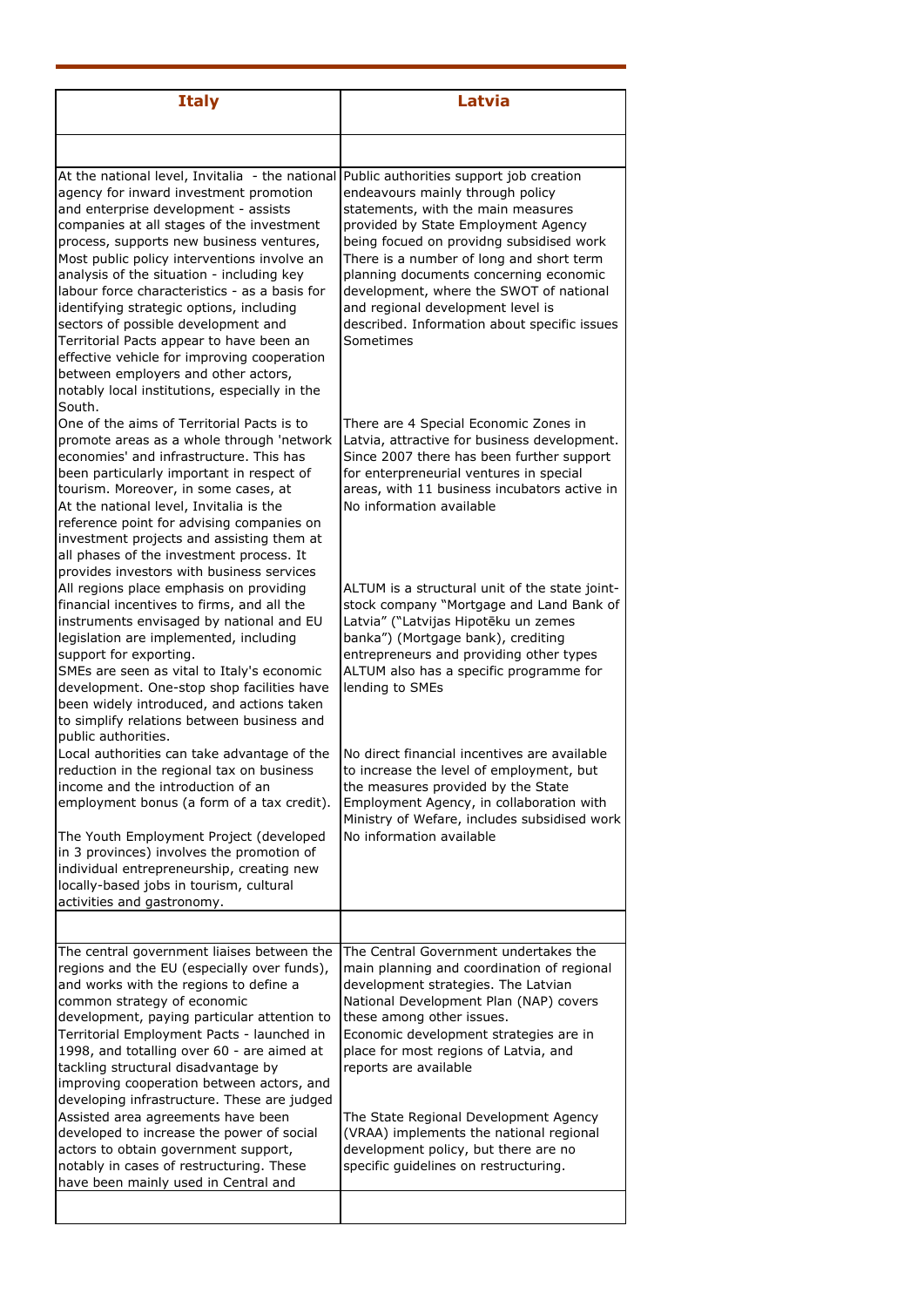| Public funding is a feature of all types of<br>intervention. Estimates have been made of<br>the cost to public budgets of creating jobs<br>under both 'programme contracts' and<br>'territorial pacts'.             | All these activities are mostly financed from<br>public sources and structural funds of EU                                  |
|---------------------------------------------------------------------------------------------------------------------------------------------------------------------------------------------------------------------|-----------------------------------------------------------------------------------------------------------------------------|
| The coordination of regional development<br>projects with economic and social policies is<br>important in all regions with highly<br>structured negotiated planning procedures<br>(i.e. those in the Centre-North). | To a large extent                                                                                                           |
| Monitoring in the past has often been<br>unsatisfactory, due to lack of<br>methodological rigour. Since 2002,<br>however, new systems have been<br>introduced by the Public Investment                              | By the Ministry of Regional Development<br>and Local Government (RAPLM) and the<br>State Regional Development Agency (VRAA) |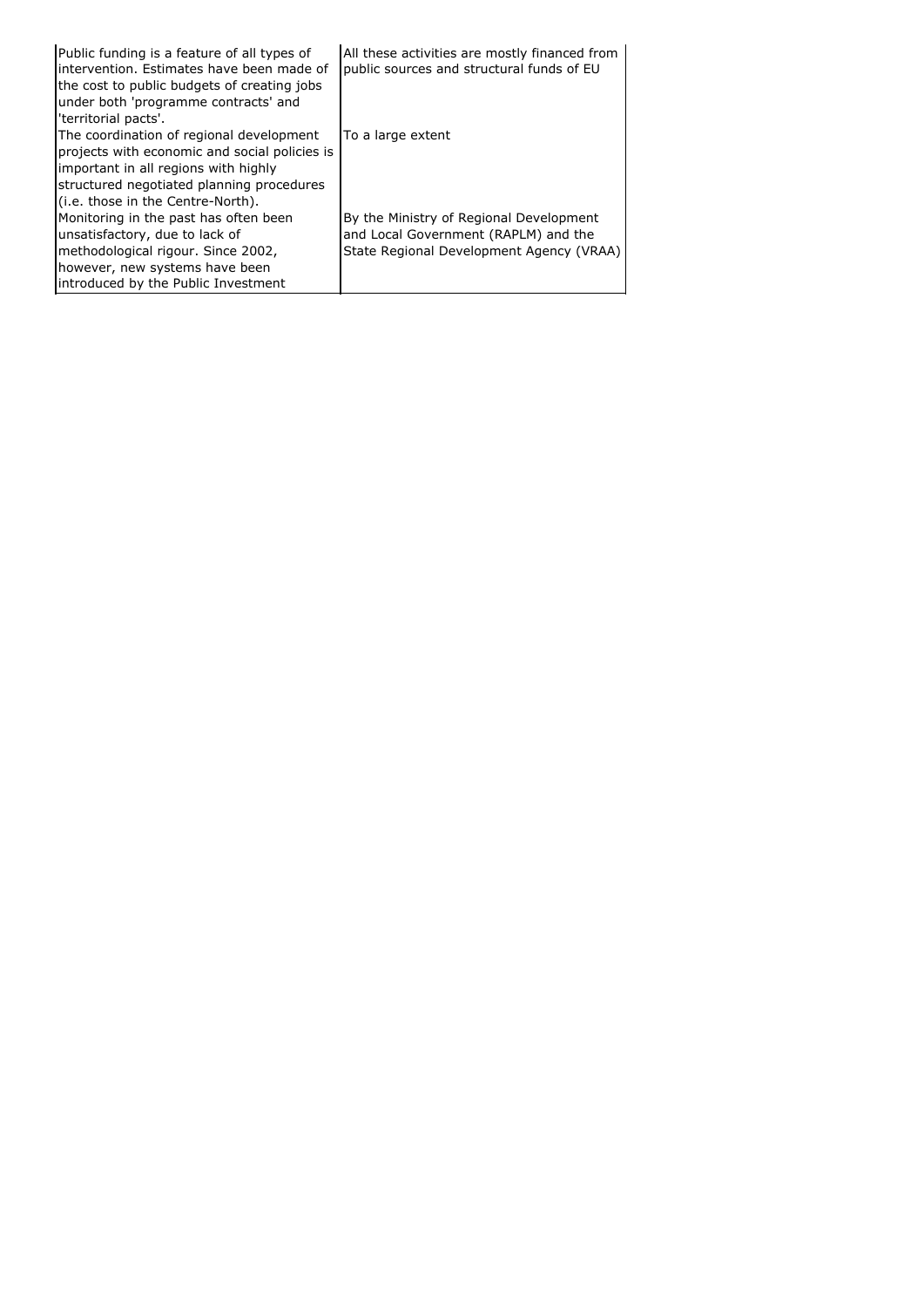| <b>Lithuania</b>                                                                                                                                                                                                                                                                                                                                                                                                                                                                                                                           | <b>Luxembourg</b>                                                                                                                                                                                                                                                                                                                                                                                                                                                                                                                |
|--------------------------------------------------------------------------------------------------------------------------------------------------------------------------------------------------------------------------------------------------------------------------------------------------------------------------------------------------------------------------------------------------------------------------------------------------------------------------------------------------------------------------------------------|----------------------------------------------------------------------------------------------------------------------------------------------------------------------------------------------------------------------------------------------------------------------------------------------------------------------------------------------------------------------------------------------------------------------------------------------------------------------------------------------------------------------------------|
|                                                                                                                                                                                                                                                                                                                                                                                                                                                                                                                                            |                                                                                                                                                                                                                                                                                                                                                                                                                                                                                                                                  |
| According to Lithuanian legislation, the<br>Government may define a spepcific region<br>as a problematic territory exposed to<br>specific social and economic problems. In<br>this case, a problematic territory                                                                                                                                                                                                                                                                                                                           | No information available                                                                                                                                                                                                                                                                                                                                                                                                                                                                                                         |
| In the context of the implementation of the<br>national regional policy, regional<br>development plans of individual regions can<br>be drawn up, identifying social and<br>economic difficulties etc. An analysis of the<br>The Lithuanian Labour Exchange (LDB) and<br>the Labour market training authority<br>(LDRMT) organise job fairs. Activities are<br>focused on bringing employers into contact<br>with workers made redundant or at risk.                                                                                        | The national statistical office collects and<br>analyses data and also provides economic<br>forecasts. The "committee for economy"<br>(comité de conjoncture) is a tripartite<br>organisation that analyses each month data<br>Companies are informed in general but<br>contacts are not made with individual<br>companies. New legislation is in<br>preparation.                                                                                                                                                                |
| Municipal councils may offer tax<br>concessions or property deals as a way of<br>attracting businesses.                                                                                                                                                                                                                                                                                                                                                                                                                                    | This is the role of the Board of Economic<br>Development (BED). It has a double<br>mission: to attract foreign investment to<br>Luxembourg and to provide commercial<br>promotion.                                                                                                                                                                                                                                                                                                                                               |
| One of the most direct ways of attracting<br>inward investment is through establishing<br>"free economic zones' offering a range of<br>favourable tax, currency, financial, legal<br>and other preferential conditions.                                                                                                                                                                                                                                                                                                                    | The BED consists of a network of agencies<br>established abroad to promote Luxembourg<br>as a business establishment site and to<br>inform potential foreign investors.                                                                                                                                                                                                                                                                                                                                                          |
| Municipalities can provide financial support<br>for SMEs through special promotion funds,<br>to make 'soft' loans, cover certain costs,<br>finance projects, support training etc.                                                                                                                                                                                                                                                                                                                                                         | A full range of investment incentives are<br>available to SMEs, companies located in<br>development areas, R&D investment on<br>new products, services and processes, etc.<br>Financial support may take the form of                                                                                                                                                                                                                                                                                                             |
| Seven business incubators have been set up<br>through the small business promotion<br>funds, which provide premises, equipment<br>on easy terms and consultancy. Thought<br>not specifically designed as a response to<br>Some general measures - job subsidies, job<br>rotation, self-employment etc. - can be<br>used to attract jobs to areas where major<br>redundancies occur. According to the newly<br>adopted Law on Support for Employments,<br>Example: 4000 workers made redundant<br>due to bankruptcy of AB Ekranas which led | The government has set up an action plan<br>to simplify formalities and reduce<br>administrative costs for SMEs. It has also<br>created an information portal intended to<br>encourage business creation and provide<br>For some categories of workers, e.g. older,<br>long-term unemployed, trainees on<br>secondment, disabled workers and young<br>job seekers (under 30) together with tax<br>breaks for employers hiring the unemployed<br>The business and innovation centre<br>"ecostart" which hosts innovating start-up |
| to the development of a new<br>science/technology park, tax breaks for<br>investors, business support agencies, etc.                                                                                                                                                                                                                                                                                                                                                                                                                       | companies                                                                                                                                                                                                                                                                                                                                                                                                                                                                                                                        |
|                                                                                                                                                                                                                                                                                                                                                                                                                                                                                                                                            |                                                                                                                                                                                                                                                                                                                                                                                                                                                                                                                                  |
| The Ministry of the Interior oversees the<br>National Regional Development Council<br>which includes representatives of all<br>relevant groups and prepares proposals to<br>submit to government.                                                                                                                                                                                                                                                                                                                                          | 85% of the cost of business sites are born<br>by the Ministry of Economic Affairs and<br>Foreign Trade (at central level) although<br>run by the inter-municipal organisations.                                                                                                                                                                                                                                                                                                                                                  |
| Regional development and planning (which<br>is governed by the Law on Regional<br>Development) encompasses social as well<br>as economic issues. Regional development<br>plans form part of overall policy, and may<br>Areas where restructuring is taking place,                                                                                                                                                                                                                                                                          | The Ministry of Economic Affairs and<br>Foreign Trade has established 14 regional<br>areas and 11 business sites. A further<br>regional area and two more business sites<br>will be added.<br>Under a 1975 act, an 'economic cycle'                                                                                                                                                                                                                                                                                              |
| or is anticipated, can be defined as 'target<br>problematic territories' by the government.<br>Only one has been identified so far, where<br>restructuring resulted from the de-                                                                                                                                                                                                                                                                                                                                                           | committee is authorised by government to<br>take measures to prevent redundancies.<br>This committee is, among other things,<br>responsible for monitoring redundancies in                                                                                                                                                                                                                                                                                                                                                       |
|                                                                                                                                                                                                                                                                                                                                                                                                                                                                                                                                            |                                                                                                                                                                                                                                                                                                                                                                                                                                                                                                                                  |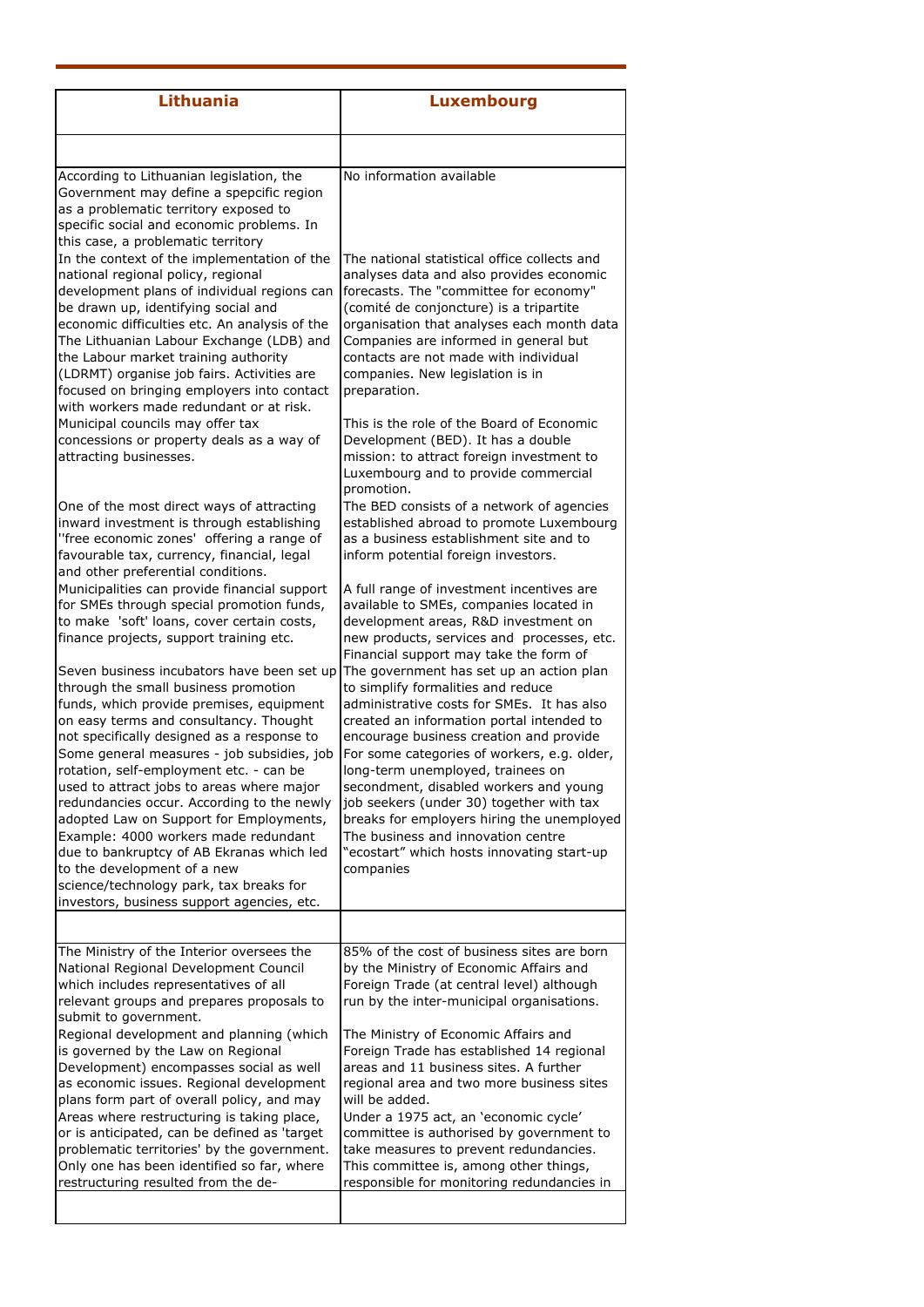| Financial support comes in a variety of<br>forms - e.g. tax privileges, interest rate<br>reductions and direct subsidies. Funding<br>might come from the national budget or EU<br>funds.                         | Difficult to give precise information, as the<br>expenditure is spread over very many<br>items. |
|------------------------------------------------------------------------------------------------------------------------------------------------------------------------------------------------------------------|-------------------------------------------------------------------------------------------------|
| Development strategies are closely related<br>to labour market and social policies aimed<br>at increasing employability, carried out in<br>cooperation with the social partners, and<br>local employment office. | Some municipalities have taken initiatives<br>to create jobs as part of wider strategies        |
| The monitoring of regional development is<br>organised by regional development<br>authorities, which usually set up a<br>monitoring commission made up of<br>representatives of the regional development         | Local initiatives are too specific and limited<br>in scope to be monitored regularly.           |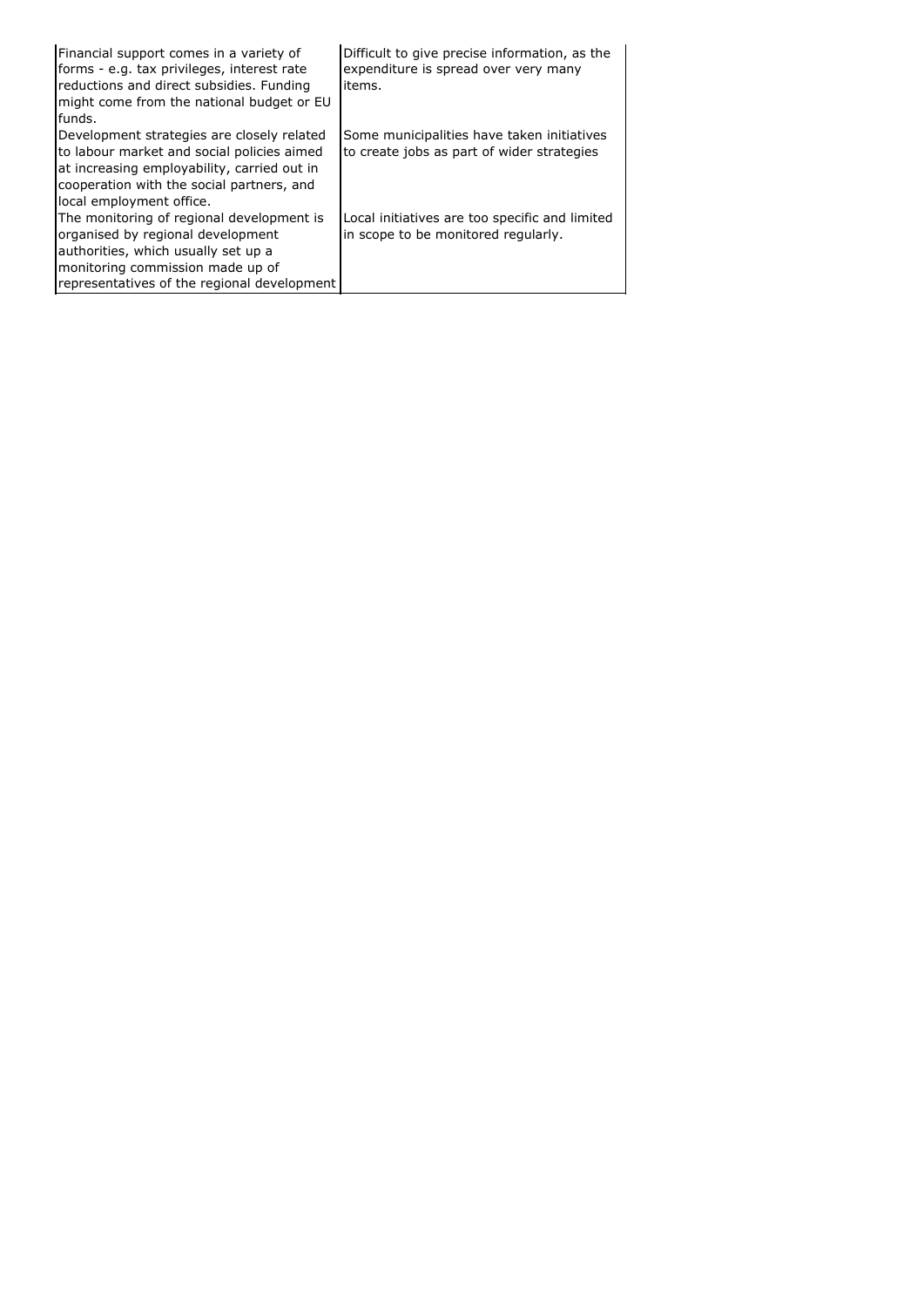| <b>Malta</b>                                                                                                                                                                                                                                                                                                                                                                                                                                                                                                                                                                                                                                                       | <b>Netherlands</b> |
|--------------------------------------------------------------------------------------------------------------------------------------------------------------------------------------------------------------------------------------------------------------------------------------------------------------------------------------------------------------------------------------------------------------------------------------------------------------------------------------------------------------------------------------------------------------------------------------------------------------------------------------------------------------------|--------------------|
|                                                                                                                                                                                                                                                                                                                                                                                                                                                                                                                                                                                                                                                                    |                    |
| Due to the small size of the country, job<br>creation efforts do not need to focus on the<br>specific localities where major<br>rendundancies occur                                                                                                                                                                                                                                                                                                                                                                                                                                                                                                                |                    |
| Most studies are funded by the government<br>or the EU, but few exist on particular local<br>economies.                                                                                                                                                                                                                                                                                                                                                                                                                                                                                                                                                            |                    |
| The Employment and Training Corporation<br>(ETC) is in continuous contact with local<br>employers in order to facilitate the<br>engagement of new employees, with a<br>variety of Training, Apprenticeship and<br>Most economic development exercises tend<br>to promote the whole country. However,<br>the island of Gozo also undertakes its own<br>promotion.                                                                                                                                                                                                                                                                                                   |                    |
| The government does not generally seek to<br>promote specific localities, except in the<br>recent case of Kalkara in which the<br>government has attracted substiantial new<br>investment.                                                                                                                                                                                                                                                                                                                                                                                                                                                                         |                    |
| There are hardly any financial incentives for<br>encouraging businesses to invest in specific<br>localities. But there are various incentives<br>that can be taken up anywhere in the<br>country<br>Support is available but nationally rather<br>than locally. The Kordin Business Incubation<br>Centre (KBIC) offers a portfolio of services                                                                                                                                                                                                                                                                                                                     |                    |
| focused on specific sectors - ICT,<br>engineering, renewable energy,<br>Financial incentives are available but are<br>not targeted on areas where major<br>redundancies occur. These include tax<br>breaks for companies recruiting older<br>unemployed people, subsidies for training in<br>Most incentives to employ more workers<br>are available across all areas and not<br>focused on particular localities.                                                                                                                                                                                                                                                 |                    |
|                                                                                                                                                                                                                                                                                                                                                                                                                                                                                                                                                                                                                                                                    |                    |
| The Government commissions studies in<br>order to develop and implement<br>restructuring strategies and monitor<br>outcomes. The Management Efficiency Unit<br>(MEU), which reports to Prime Minister,<br>The National Development Plan launced in<br>2003 recognised the need to decentralise<br>development measures to local level.<br>Though Malta is generally viewed as one<br>region, the specific needs of particular areas<br>There are no specific policies or guidelines<br>on anticipating or responding to<br>restructuring. However, through a recently<br>set-up task force, the government is now<br>dealing with large restructuring exercises in |                    |
|                                                                                                                                                                                                                                                                                                                                                                                                                                                                                                                                                                                                                                                                    |                    |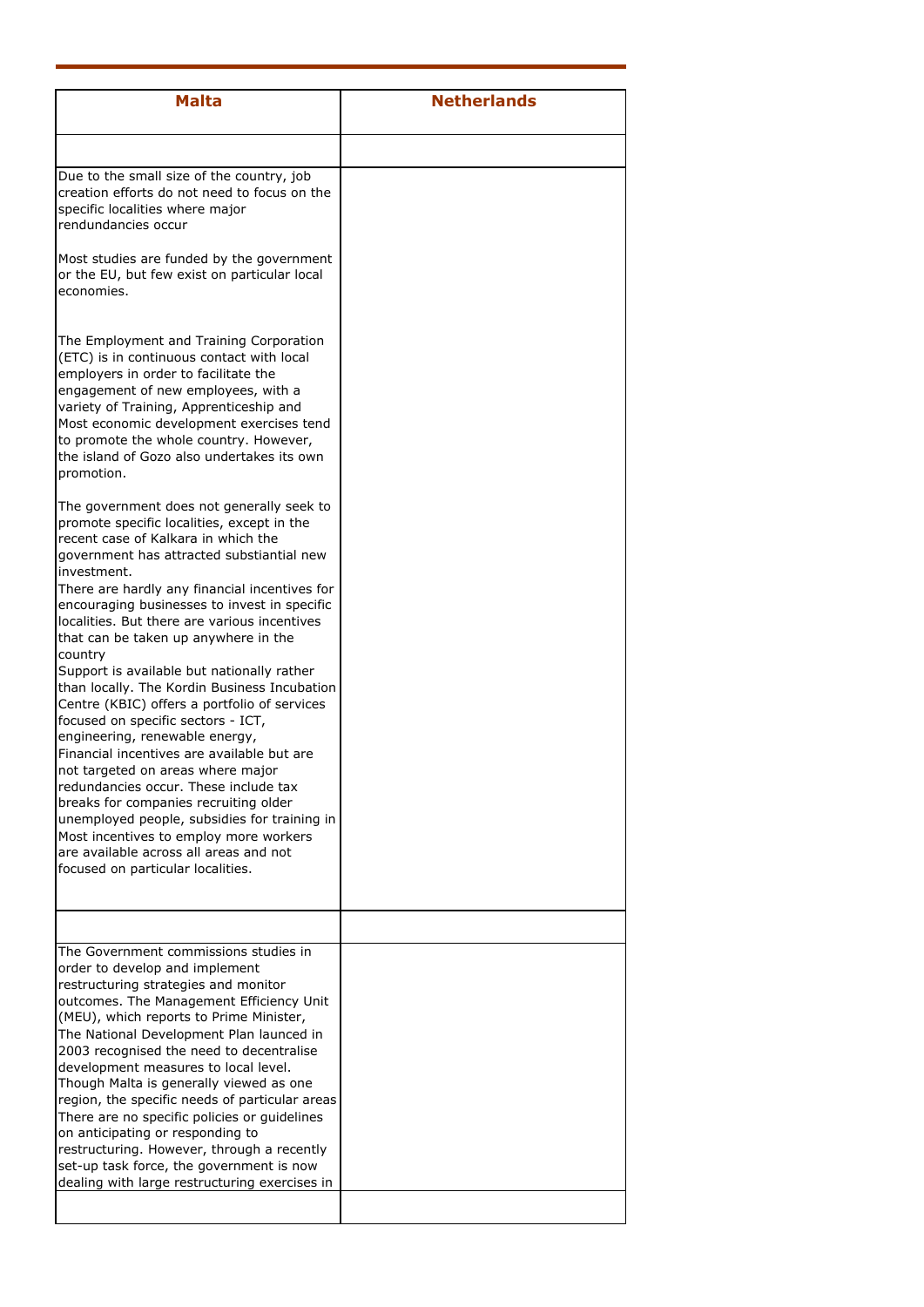| Considerable amounts of funding including<br>EU funds.                                                                                                                                                                                                                                                                                                                                       |  |
|----------------------------------------------------------------------------------------------------------------------------------------------------------------------------------------------------------------------------------------------------------------------------------------------------------------------------------------------------------------------------------------------|--|
| The draft socio-economic development plan<br>for Gozo includes both measures of<br>economic development and measures to<br>improve employability. The extent of the<br>implementation of such plan is unknown.<br>There are hardly any regional or local<br>development strategies. The measures<br>directed towards specific localities are not<br>always monitored or assessed in a formal |  |
| way.                                                                                                                                                                                                                                                                                                                                                                                         |  |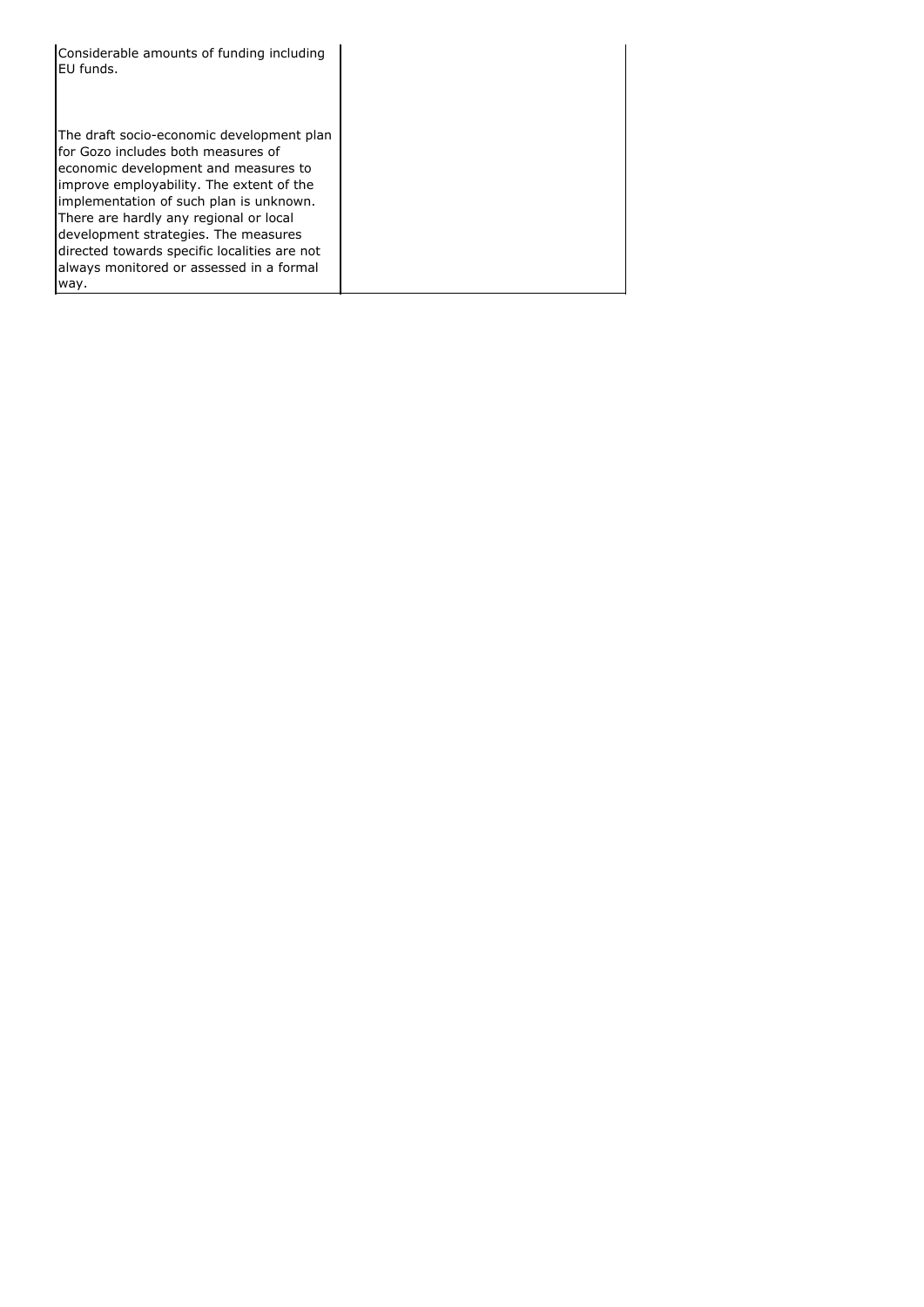| <b>Norway</b>                                                                                                                                                                                                                                                                                                                                                                                                                   | <b>Poland</b>                                                                                                                                                                                                                                                                                                                                                                           |
|---------------------------------------------------------------------------------------------------------------------------------------------------------------------------------------------------------------------------------------------------------------------------------------------------------------------------------------------------------------------------------------------------------------------------------|-----------------------------------------------------------------------------------------------------------------------------------------------------------------------------------------------------------------------------------------------------------------------------------------------------------------------------------------------------------------------------------------|
|                                                                                                                                                                                                                                                                                                                                                                                                                                 |                                                                                                                                                                                                                                                                                                                                                                                         |
| No information available                                                                                                                                                                                                                                                                                                                                                                                                        | The establishment, by the government, of<br>special economic zones as well as<br>theenlargement of existing ones. The<br>businesses operating within special<br>economic areas benefit from public aid; the                                                                                                                                                                             |
| The county is responsible and may<br>cooperate with Innovation Norge.                                                                                                                                                                                                                                                                                                                                                           | Support depends on levels of<br>unemployment, GDP per head in the region,<br>and problems related to the restructuring of<br>traditional industries                                                                                                                                                                                                                                     |
| No information available                                                                                                                                                                                                                                                                                                                                                                                                        | The local employment offices contact local<br>companies about expanding jobs and<br>whether workers dismissed by other<br>companies can be re-employed over by<br>them.                                                                                                                                                                                                                 |
| No information available                                                                                                                                                                                                                                                                                                                                                                                                        | Local communities are active in seeking<br>investors and providing incentives                                                                                                                                                                                                                                                                                                           |
| This might be part of the action taken by<br>the county, in cooperation with Innovation<br>Norge.                                                                                                                                                                                                                                                                                                                               | This happens mainly through the work of<br>the special economic zones. Foreign<br>investors are given support by the Polish<br>Information and Foreign Investment<br>Agency.                                                                                                                                                                                                            |
| The county may apply for funding through<br>Innovation Norge. Local municipalities<br>normally encourage investment through, for<br>example, subsidised office space.                                                                                                                                                                                                                                                           | Public support - especially wage subsidies<br>for first two years - is granted to investors<br>in special economic zones.                                                                                                                                                                                                                                                               |
| No information available                                                                                                                                                                                                                                                                                                                                                                                                        | Non-returnable funds for setting up one's<br>own business are provided by local<br>employment offices, although they mostly<br>encourage self-employment. All the self-<br>employed have their social and health                                                                                                                                                                        |
| Financial incentives available partially.<br>Employment taxes vary regionally, with<br>employers (especially in the most northern<br>region) paying lower taxes than those<br>elsewhere.                                                                                                                                                                                                                                        | The main state support to regional<br>development has been provided in the form<br>of income tax relief for companies operating<br>in special economic zones                                                                                                                                                                                                                            |
| There is close cooperation between public<br>authorities, business associations, employer<br>organisations and unions at both regional<br>and national level, but the form and extent<br>of the cooperation varies between areas.                                                                                                                                                                                               | No information available                                                                                                                                                                                                                                                                                                                                                                |
|                                                                                                                                                                                                                                                                                                                                                                                                                                 |                                                                                                                                                                                                                                                                                                                                                                                         |
| Coordination is undertaken by Innovation<br>Norge, which cooperates through county<br>offices with the county authorities and<br>suggest regional development strategies.<br>There is also direct Governmental action if<br>Norwegian industrial policy focuses on<br>restructuring and innovation through<br>Innovation Norge. The counties are<br>responsible for regional development<br>strategies with the municipalities. | Local authorities can make agreements with<br>the Council of Ministers to carry out<br>development strategies using state finance.<br>These agreements are supervised jointly by<br>the two parties concerned.<br>There are regional development strategies<br>in all 16 voivodships (regions), as required<br>by law, with the regional authorities<br>concerned responsible for them. |
| There are no explicit guidelines, but<br>Innovation Norge focuses on areas with<br>long standing difficulties and where<br>restructuring is possible. Support can<br>extend over a period of 6 years. In 2005,                                                                                                                                                                                                                  | To some extent, regional programmes are<br>based on EU Structural Fund regulations, as<br>well as government rules on public financial<br>support.                                                                                                                                                                                                                                      |
|                                                                                                                                                                                                                                                                                                                                                                                                                                 |                                                                                                                                                                                                                                                                                                                                                                                         |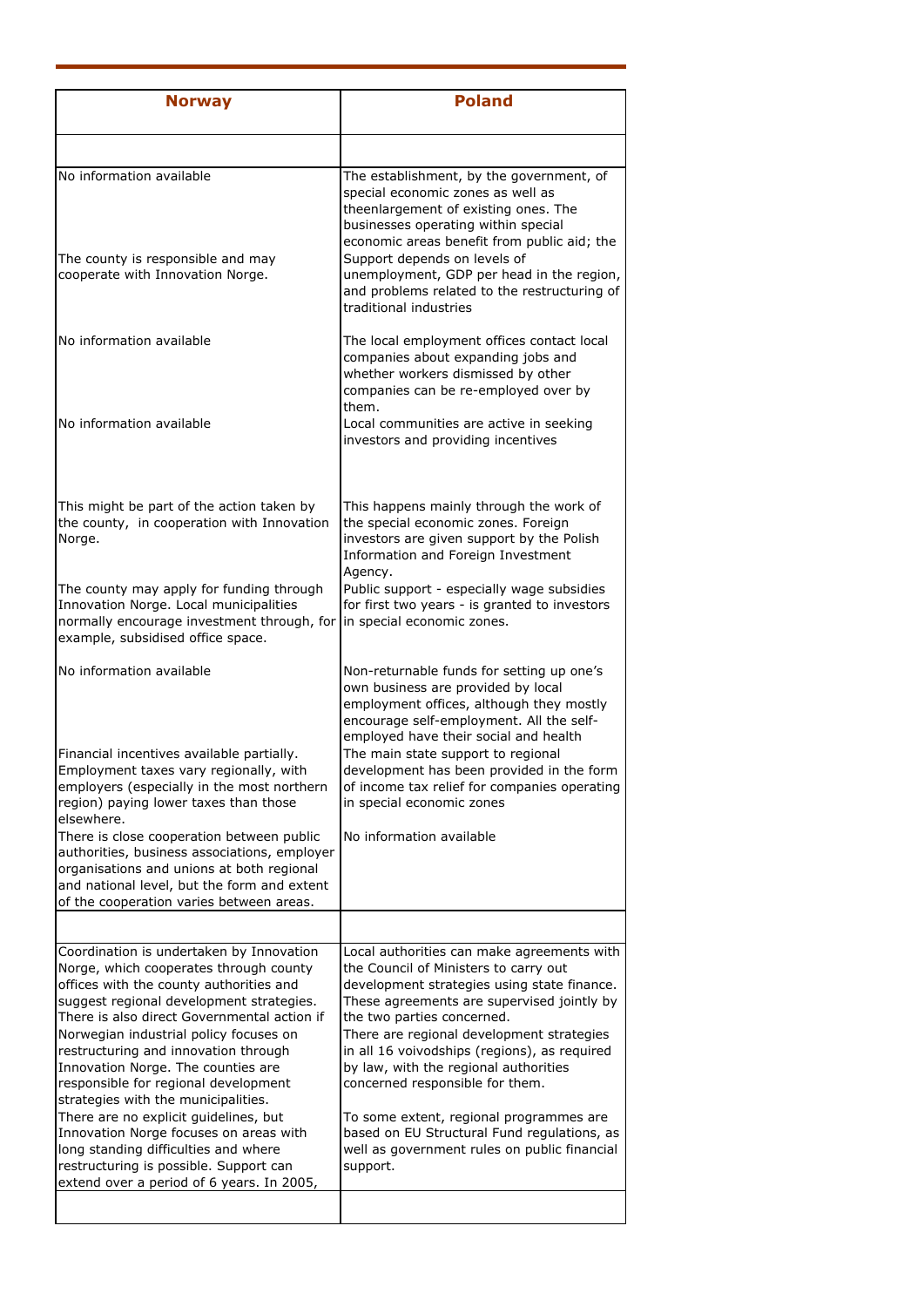| As an example, a project in Steinkjer from<br>1999 to 2006 resulted in 88 new<br>enterprises and 436 new jobs being created<br>and 343 jobs in 17 companies were<br>secured. Funding amounted to EUR 26.5 | These are commonly linked to European<br>funding.                                                                                                     |
|-----------------------------------------------------------------------------------------------------------------------------------------------------------------------------------------------------------|-------------------------------------------------------------------------------------------------------------------------------------------------------|
| To a large extent.                                                                                                                                                                                        | To some extent. Regional development<br>agencies are also engaged in development<br>activities in the regions.                                        |
| In most instances. If Innovation Norge has<br>contributed resources, projects have to be<br>monitored.                                                                                                    | The monitoring of regional projects is<br>carried out by voivodships, with full<br>responsibility for developing and<br>implementing plans from 2007. |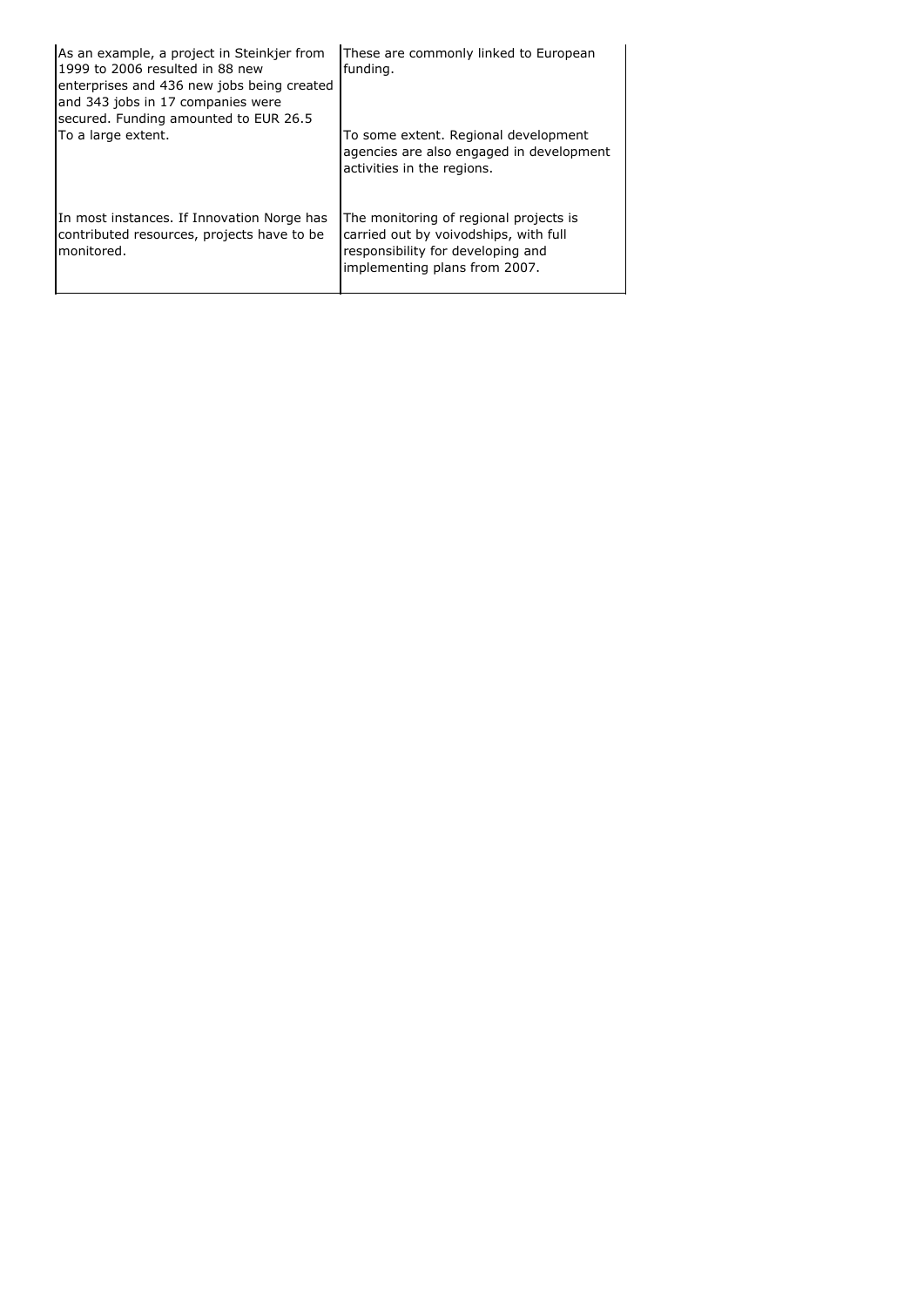| <b>Portugal</b>                                                                                                                                                                                                                                                                                                                                                                                                                                                                                                                                                                                                    | <b>Romania</b>                                                                                                                                                                                                                                                                                                                                                                                                                                                                                                                                                                                                                                |
|--------------------------------------------------------------------------------------------------------------------------------------------------------------------------------------------------------------------------------------------------------------------------------------------------------------------------------------------------------------------------------------------------------------------------------------------------------------------------------------------------------------------------------------------------------------------------------------------------------------------|-----------------------------------------------------------------------------------------------------------------------------------------------------------------------------------------------------------------------------------------------------------------------------------------------------------------------------------------------------------------------------------------------------------------------------------------------------------------------------------------------------------------------------------------------------------------------------------------------------------------------------------------------|
|                                                                                                                                                                                                                                                                                                                                                                                                                                                                                                                                                                                                                    |                                                                                                                                                                                                                                                                                                                                                                                                                                                                                                                                                                                                                                               |
| No information available                                                                                                                                                                                                                                                                                                                                                                                                                                                                                                                                                                                           | Local authorities promote infrastructure<br>development investment projects with<br>European and national financial support.<br>Territorial agencies of employment perform<br>studies concerning employment                                                                                                                                                                                                                                                                                                                                                                                                                                   |
| No information available                                                                                                                                                                                                                                                                                                                                                                                                                                                                                                                                                                                           | A pilot project has been launched to<br>forecast labour market trends, which could<br>be a model for other regions. The regional<br>development agencies produce their own<br>development plans, identifying development                                                                                                                                                                                                                                                                                                                                                                                                                      |
| No information available                                                                                                                                                                                                                                                                                                                                                                                                                                                                                                                                                                                           |                                                                                                                                                                                                                                                                                                                                                                                                                                                                                                                                                                                                                                               |
| No information available                                                                                                                                                                                                                                                                                                                                                                                                                                                                                                                                                                                           | Most counties affected by restructuring<br>have development activities: industrial<br>parks, business incubators, etc. In some<br>areas, chambers of commerce, industry<br>and agriculture also play an active role in                                                                                                                                                                                                                                                                                                                                                                                                                        |
| No information available                                                                                                                                                                                                                                                                                                                                                                                                                                                                                                                                                                                           | Chambers of commerce and local<br>authorities at various levels are involved in<br>this activity.                                                                                                                                                                                                                                                                                                                                                                                                                                                                                                                                             |
| No information available                                                                                                                                                                                                                                                                                                                                                                                                                                                                                                                                                                                           | Seven business incubators have been<br>established by the National Employment<br>Agency (ANOFM). Support includes<br>covering expenses for up to two years.                                                                                                                                                                                                                                                                                                                                                                                                                                                                                   |
| One of the main axis of intervention of the<br>Initiative for Investment and Employment<br>(Iniciativa para o Investimento e Emprego)<br>of December 2008 is the support to<br>employment, economic activity and exports.<br>Maintaining employment is one of the main<br>aims of the 2009 Employment Initiative<br>(Iniciativa Emprego 2009). The specific<br>measures aiming at maintaining<br>employment include Social Security taxes<br>The Employment and Vocational Training<br>Institute (IEFP) has two programmes - one<br>to stimulate job offers, the other to<br>promote local employment initiatives. | ANOFM promotes the start-up and<br>expansion of small businesses through a<br>range of measures from consultancy to low<br>interest loans from the unemployment<br>insurance budget at preferential rates. With<br>ANOFM provides job subsidies for the<br>disadvantaged and those engaged in<br>temporary community service programmes.<br>Support is also given to encourage<br>employers to hire school-leavers. Subsidies<br>Employment measures include free<br>recruitment services in the case of<br>vacancies or newly-created jobs and free<br>career guidance for job seekers and other<br>support. The World Bank also has a large |
|                                                                                                                                                                                                                                                                                                                                                                                                                                                                                                                                                                                                                    |                                                                                                                                                                                                                                                                                                                                                                                                                                                                                                                                                                                                                                               |
| All programmes are coordinated by central<br>government although each regional<br>programme has its own management body.                                                                                                                                                                                                                                                                                                                                                                                                                                                                                           | Central government formulates employment<br>policy guidelines. The budget is proposed,<br>adopted and distributed at central level.<br>Action plans are made and monitored at the<br>same level.                                                                                                                                                                                                                                                                                                                                                                                                                                              |
| There are economic development strategies<br>for most regions. But they are aimed at<br>tackling general unemployment problems<br>rather than the specific effects of<br>restructuring and large-scale redundancies.<br>In the National Action Plan for Growth and<br>Employment, there are two specific<br>measures for anticipating restructuring; one<br>focuses on individual workers, the other on                                                                                                                                                                                                            | Regional development agencies are<br>responsible for the administration of the<br>eight regions. The main aim is to reduce<br>regional unemployment through economic<br>development and local job creation.<br>To some extent. Annual employment plans<br>have the flexibility to address issues like<br>restructuring. Employment agencies receive<br>prior notification of restructuring and                                                                                                                                                                                                                                                |
| the creation of businesses.                                                                                                                                                                                                                                                                                                                                                                                                                                                                                                                                                                                        | collective redundancies.                                                                                                                                                                                                                                                                                                                                                                                                                                                                                                                                                                                                                      |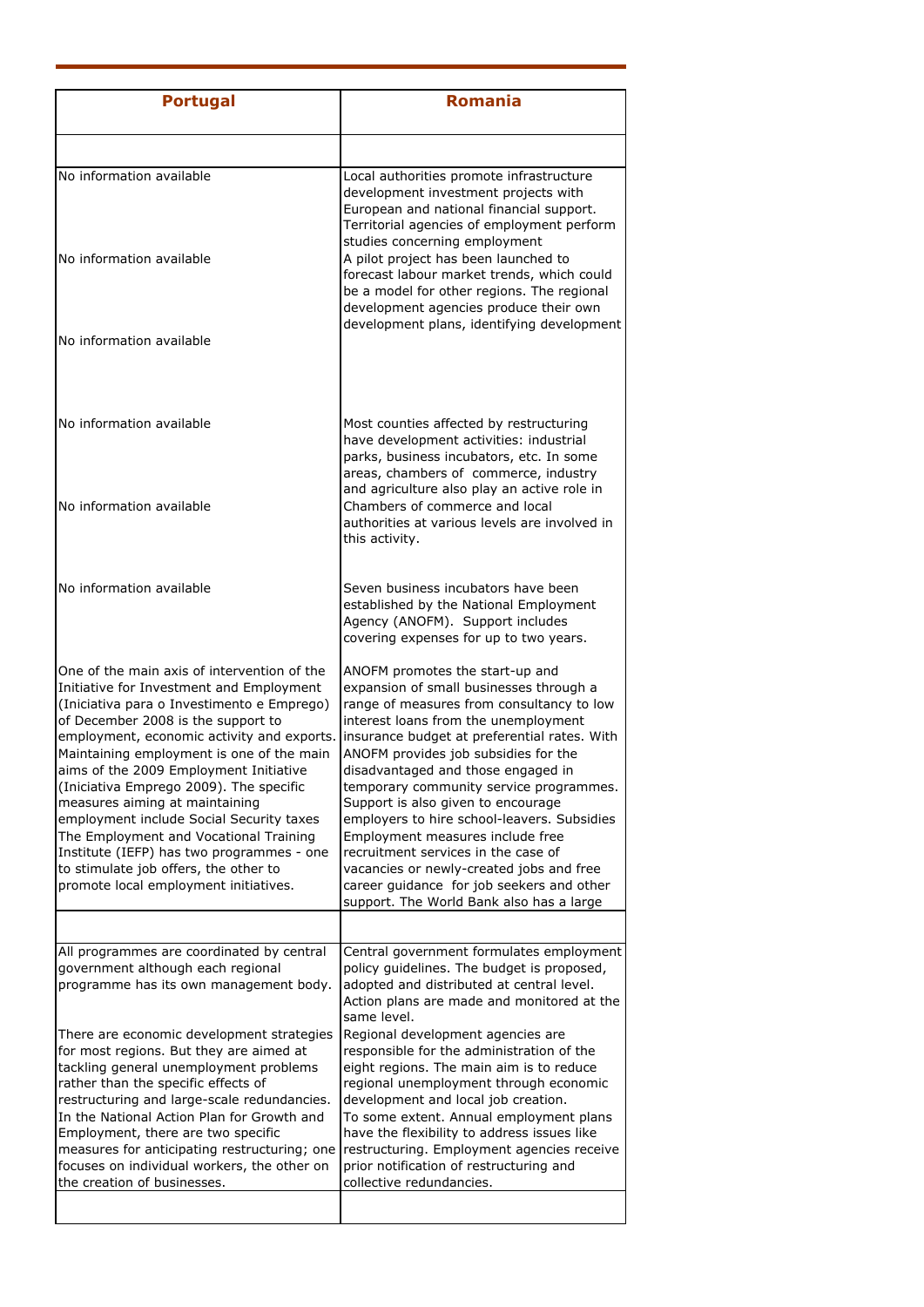| Significant amounts of public funding are<br>made available. | Measures implemented by ANOFM are<br>financed from the Unemployment Insurance<br>Fund and from the European Social Fund. |
|--------------------------------------------------------------|--------------------------------------------------------------------------------------------------------------------------|
| No information available                                     | To some extent.                                                                                                          |
| No information available                                     | Monitoring is carried out in the regional<br>development agencies in the eight regions<br>and in local government.       |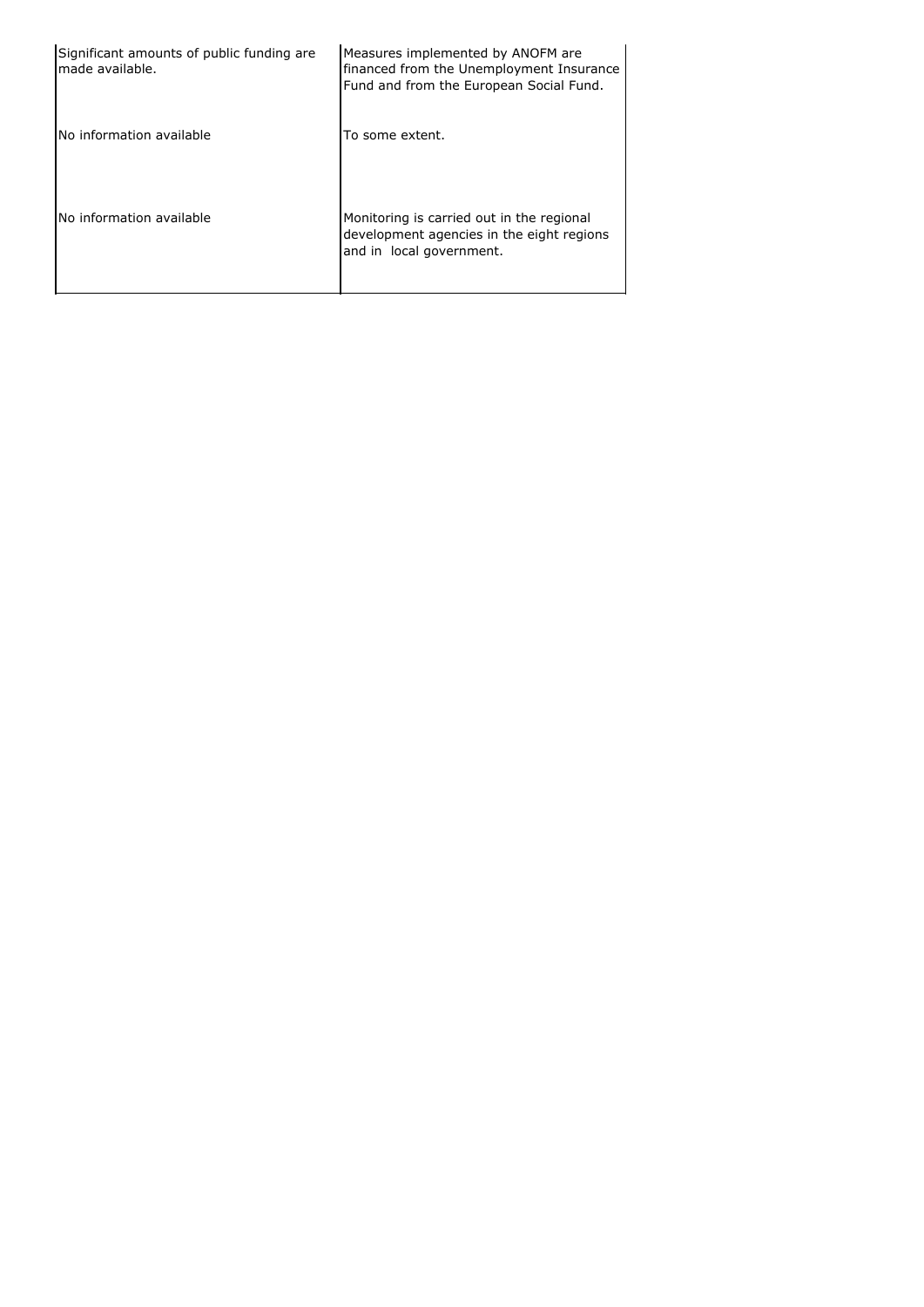| <b>Slovakia</b>                                                                                                                                                                                                                                                                                                                                                                                                                                                                                                                                                                                                                                                                  | <b>Slovenia</b>                                                                                                                                                                                                                                                                                                                                                                                                                                                                                                                                                                                                                                                                                                                                                                        |
|----------------------------------------------------------------------------------------------------------------------------------------------------------------------------------------------------------------------------------------------------------------------------------------------------------------------------------------------------------------------------------------------------------------------------------------------------------------------------------------------------------------------------------------------------------------------------------------------------------------------------------------------------------------------------------|----------------------------------------------------------------------------------------------------------------------------------------------------------------------------------------------------------------------------------------------------------------------------------------------------------------------------------------------------------------------------------------------------------------------------------------------------------------------------------------------------------------------------------------------------------------------------------------------------------------------------------------------------------------------------------------------------------------------------------------------------------------------------------------|
|                                                                                                                                                                                                                                                                                                                                                                                                                                                                                                                                                                                                                                                                                  |                                                                                                                                                                                                                                                                                                                                                                                                                                                                                                                                                                                                                                                                                                                                                                                        |
| The most typical form of support involves<br>the provision of state aid to companies<br>creating new jobs. Its extent depends on the<br>number of new jobs and the unemployment<br>rate in the region.                                                                                                                                                                                                                                                                                                                                                                                                                                                                           | No information available                                                                                                                                                                                                                                                                                                                                                                                                                                                                                                                                                                                                                                                                                                                                                               |
| Analyses of strengths and weaknesses are<br>generally used as a basis for drawing up<br>development strategies for different regions<br>and localities                                                                                                                                                                                                                                                                                                                                                                                                                                                                                                                           | This kind of activity is implemented by the<br>Regional Development Agencies in<br>preparing their plans. The Entrepreneurship<br>and Foreign Investment Agency also<br>produces this kind of analysis.                                                                                                                                                                                                                                                                                                                                                                                                                                                                                                                                                                                |
| District labour offices typically contact local<br>employers, or use seminars to inform about<br>available assistance for the recruitment of<br>the unemployed                                                                                                                                                                                                                                                                                                                                                                                                                                                                                                                   | In cases where major redundancies are<br>threatened, a coalition of the main actors -<br>the employment services, trade unions,<br>local authorities - work together to minimise                                                                                                                                                                                                                                                                                                                                                                                                                                                                                                                                                                                                       |
| The Slovak Investment and Trade<br>Development Agency promotes the country<br>to foreign investors. In 2007, the agency<br>implemented 64 projects, attracting EUR<br>1,277 million of inward investment and<br>The policy of attracting new companies is<br>general and not specifically linked to<br>restructuring or large-scale job losses.                                                                                                                                                                                                                                                                                                                                  | the adverse effects; other employers may<br>This is one of the activities of the<br>Entrepreneurship and Foreign Investment<br>Agency, but not specifically for tackling<br>problems of major redundancies, although<br>the agency promotes business parks in<br>This is one of the activities of the<br>Entrepreneurship and Foreign Investment<br>Agency, but not specifically for tackling<br>problems of major redundancies. Seeking<br>out new companies might be one activity.                                                                                                                                                                                                                                                                                                   |
| Some financial incentives are available, but<br>the amount is limited. Most investment<br>support goes on infrastructure. Financial<br>incentives tend to go to large companies<br>(notably vehicle manufacturers)<br>The National Agency for the Development of<br>SMEs has several aid programmes -<br>including on innovation, support,<br>entrepreneurship and self-employment, but<br>financial resources are limited.<br>Financial incentives exist for employers to<br>recruit the unemployed, especially the long-<br>term. But support depends on the jobs<br>being permanent and most employers<br>prefer to have more flexible employment<br>No information available | There is a range of measures available for<br>promoting new domestic investment in<br>underdeveloped regions and for achieving<br>balanced regional development, including<br>making building land available.<br>A range of measure are available for<br>promoting investment in SMEs, including<br>voucher systems for consultancy;<br>encouraging business clusters and 'one-<br>stop-shops', provision of equity and credit<br>Various schemes include employment<br>subsidies, measures to promote<br>entrepreneurship; co-financing 'greenfield'<br>foreign investors and support for<br>employment-related projects in less<br>Data are available on the scope and impact<br>of measures, such as on the numbers<br>participating in various active labour market<br>programmes. |
|                                                                                                                                                                                                                                                                                                                                                                                                                                                                                                                                                                                                                                                                                  |                                                                                                                                                                                                                                                                                                                                                                                                                                                                                                                                                                                                                                                                                                                                                                                        |
| The National Development Plan provides the<br>basis for regional coordination. The Ministry<br>of Construction and Regional Development<br>finances the regional development agencies<br>which exist in most, but not all, regions<br>The National Development Plan defines<br>development priorities and creates a<br>framework for regional activities. Financial<br>assistance is available for various activities,<br>including tackling the effects of<br>Support is targeted on areas with a low<br>standard of living or high unemployment,<br>and redundancies are tackled in this<br>context. The main measures are Active<br>Labour Market Measures and Investment     | All strategies are coordinated by central<br>government as a proper administrative<br>regional structure has still to be established.<br>The country is divided into 12 development<br>regions. Each of them has to prepare a<br>regional development programme for the<br>period of the National Development<br>Programme (currently 2007-2013),<br>Examples are: two programmes within the<br>Active Employment Policy, Sector of<br>Enterprise Rehabilitation and restructuring<br>within the Ministry of Economy,<br>Programmes for the adjustment of                                                                                                                                                                                                                              |
|                                                                                                                                                                                                                                                                                                                                                                                                                                                                                                                                                                                                                                                                                  |                                                                                                                                                                                                                                                                                                                                                                                                                                                                                                                                                                                                                                                                                                                                                                                        |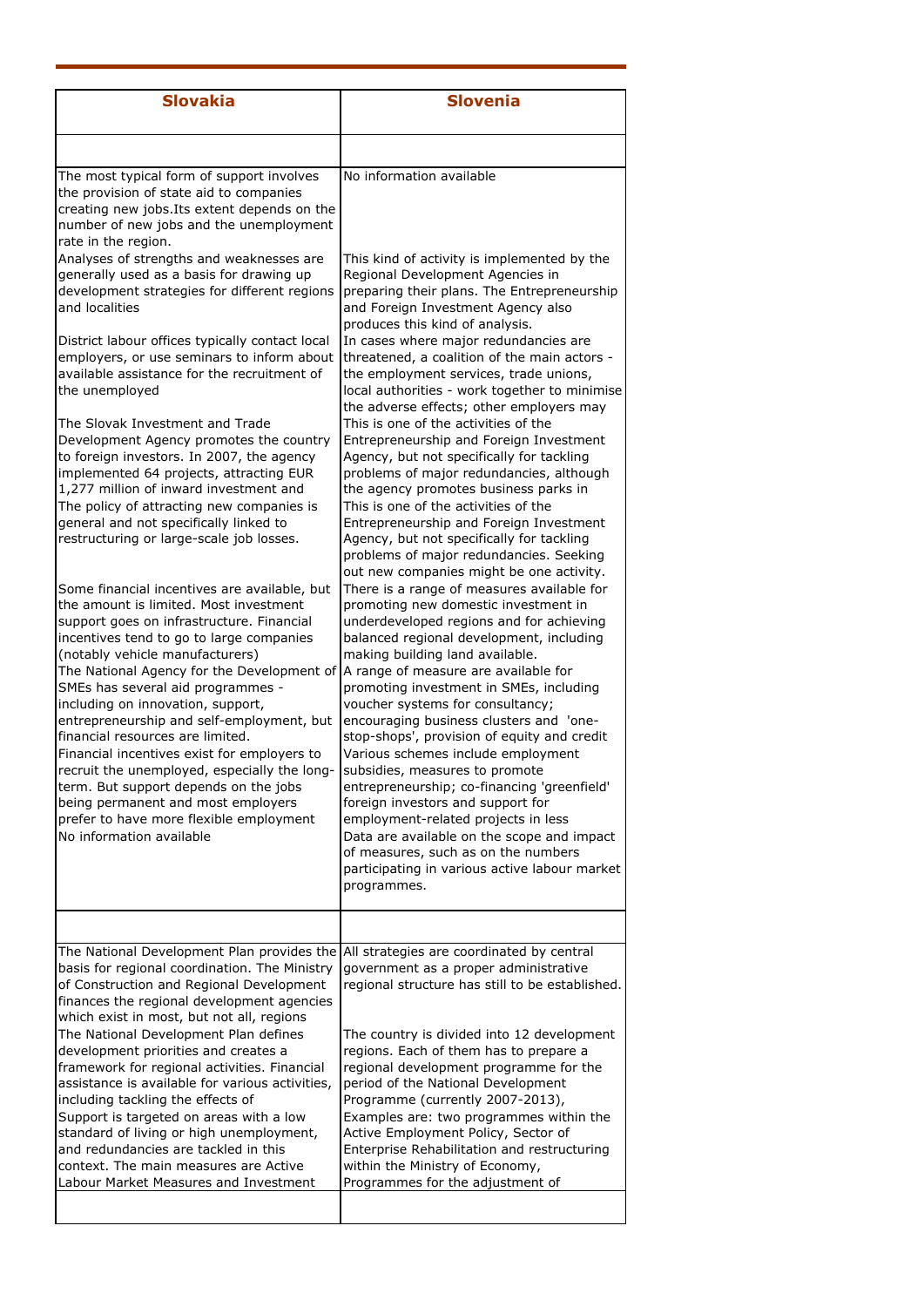| For 2007-13, the National Strategic<br>Reference Framework was drawn up in<br>order to provide a basis for allocating EU<br>Structural Funds and the Cohesion Fund to<br>particular development projects.<br>In the past regional and local development<br>strategies were usually poorly coordinated<br>with labour market and social policies.<br>Currently, Regional Development Agencies<br>(RDAs) play relevant role in regional | Well over EUR 250 million a year is spent<br>on active employment policy measures;<br>entrepreneurship and competitiveness;<br>attracting foreign investment; regional<br>development; and credits and quarantees,<br>No information available |
|---------------------------------------------------------------------------------------------------------------------------------------------------------------------------------------------------------------------------------------------------------------------------------------------------------------------------------------------------------------------------------------------------------------------------------------|------------------------------------------------------------------------------------------------------------------------------------------------------------------------------------------------------------------------------------------------|
| No information available                                                                                                                                                                                                                                                                                                                                                                                                              | Regional development programmes are<br>legally required to include the indicators<br>needed to monitor their implementation.<br>The Regional Development Council is<br>responsible for this.                                                   |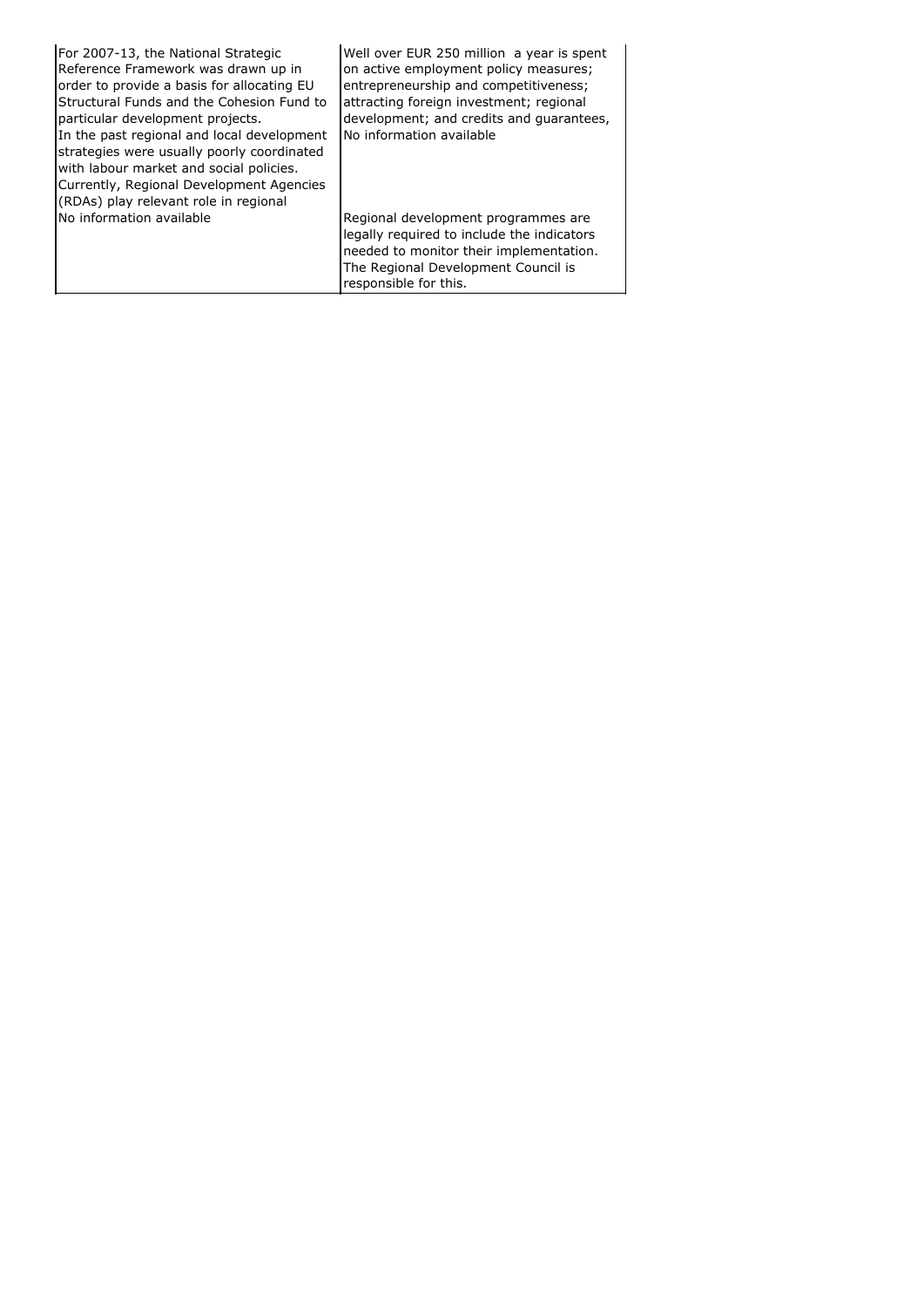| <b>Spain</b>                                                                                                                                                                                                                                                                                                                                                                                                                       | <b>United Kingdom</b>                                                                                                                                                                                                                                                                                                                                                                                                                                            |
|------------------------------------------------------------------------------------------------------------------------------------------------------------------------------------------------------------------------------------------------------------------------------------------------------------------------------------------------------------------------------------------------------------------------------------|------------------------------------------------------------------------------------------------------------------------------------------------------------------------------------------------------------------------------------------------------------------------------------------------------------------------------------------------------------------------------------------------------------------------------------------------------------------|
|                                                                                                                                                                                                                                                                                                                                                                                                                                    |                                                                                                                                                                                                                                                                                                                                                                                                                                                                  |
| Different autonomous communities offer a<br>variety of incentives (financial intentives,<br>allowances, facilities for purchasing land) in<br>order to attract companies to zones<br>particularly affected by unemployment.<br>Differents policies are implemented as<br>consequence of the great diversity labor<br>market variables (productive estructures)                                                                     | It is difficult to generalise, but these can<br>involve comprehensive efforts, as in the<br>case of the MG-Rover closure, including<br>consultancy support for the employer,<br>advice and guidance for redundant workers;<br>Although the task forces are established on<br>an ad hoc basis and have no statutory basis<br>in the UK system of public policy, individual<br>task forces have claimed success in their<br>aim of minimizing adverse effects upon |
| In somes communities and regions there<br>are agreement between diferent political<br>parties and unions in order to foster<br>equality employment.                                                                                                                                                                                                                                                                                | This is one of the functions of the taskforces<br>described above. Also, local offices known<br>in the UK as 'job centres' that exist with the<br>aim of increasing employment rates, liaise<br>extensively with local employers to boost                                                                                                                                                                                                                        |
| At the local level there are some<br>experiences as bussiness location to<br>promote interaction between councils and<br>local enterprises net in order to favour<br>employement<br>There are some exemples were the councils<br>leave some areas free of cost to the<br>enterprises in order to attract the foreign<br>investment                                                                                                 | Eight Regional Development Agencies<br>(RDAs) were established in England in 1998<br>and a ninth in London in 2000. Similar<br>bodies exist for Wales, Scotland and<br>Northern Ireland. One of the functions of<br>This is also one of the functions of RDAs.                                                                                                                                                                                                   |
| The ICO (National Body of Credit) offer<br>different credit for promoting enterprises<br>creation                                                                                                                                                                                                                                                                                                                                  | RDAs also make available to new and<br>existing businesses a range of means of<br>financial support.                                                                                                                                                                                                                                                                                                                                                             |
| The National Employement Service offers<br>the possibility of receiving the total amount<br>of the unemployement benefict in order the<br>foster self-employment<br>Since the 80's there have been different<br>financial incentives to the hiring of different<br>collective of workers as disability workers,<br>long term unemployment, etc.                                                                                    | RDAs offer to small businesses a range of<br>financial, advisory and logistical resources<br>to help them expand. Such resources can<br>include the provision of funding and<br>information on access to loans, and advice<br>No information available                                                                                                                                                                                                           |
| Other measures include specific allowances<br>for recruiting the long-term unemployed,<br>and changes in land use to support<br>economic development.                                                                                                                                                                                                                                                                              | The MG Rover Task Force, led by the RDA<br>and including representatives from the<br>Learning and Skills Council and local<br>authorities was set up after the company<br>closure. It provided a range of support                                                                                                                                                                                                                                                |
|                                                                                                                                                                                                                                                                                                                                                                                                                                    |                                                                                                                                                                                                                                                                                                                                                                                                                                                                  |
| The Ministry of Labour and Immigration<br>organises meetings two or three times a<br>year in order to coordinate regional and<br>local initiatives. In the face of the current<br>economic crisis, the government has<br>Andalusia, Extremadura and Valencia<br>developed measures to address their<br>particular economic situation during the<br>2000s. Other regions have established<br>specific measures to face the economic | The Department for Trade and Industry<br>(DTI) is responsibility for the RDAs in<br>England, strengthening regional economies<br>being a major priority. The RDAs have<br>substantial autonomy to develop strategies<br>RDAs were established in England in 1998<br>and a ninth in London in 2000. Similar<br>bodies exist for Wales, Scotland and<br>Northern Ireland.                                                                                          |
| The main policies and guidelines for<br>anticipating/responding to restructuring are<br>included in the PlanE.                                                                                                                                                                                                                                                                                                                     | The statutory guidance to RDAs is very<br>general - that their strategies should reflect<br>the distinctiveness of different parts of the<br>region and they should identify challenges<br>and opportunities.                                                                                                                                                                                                                                                    |
|                                                                                                                                                                                                                                                                                                                                                                                                                                    |                                                                                                                                                                                                                                                                                                                                                                                                                                                                  |